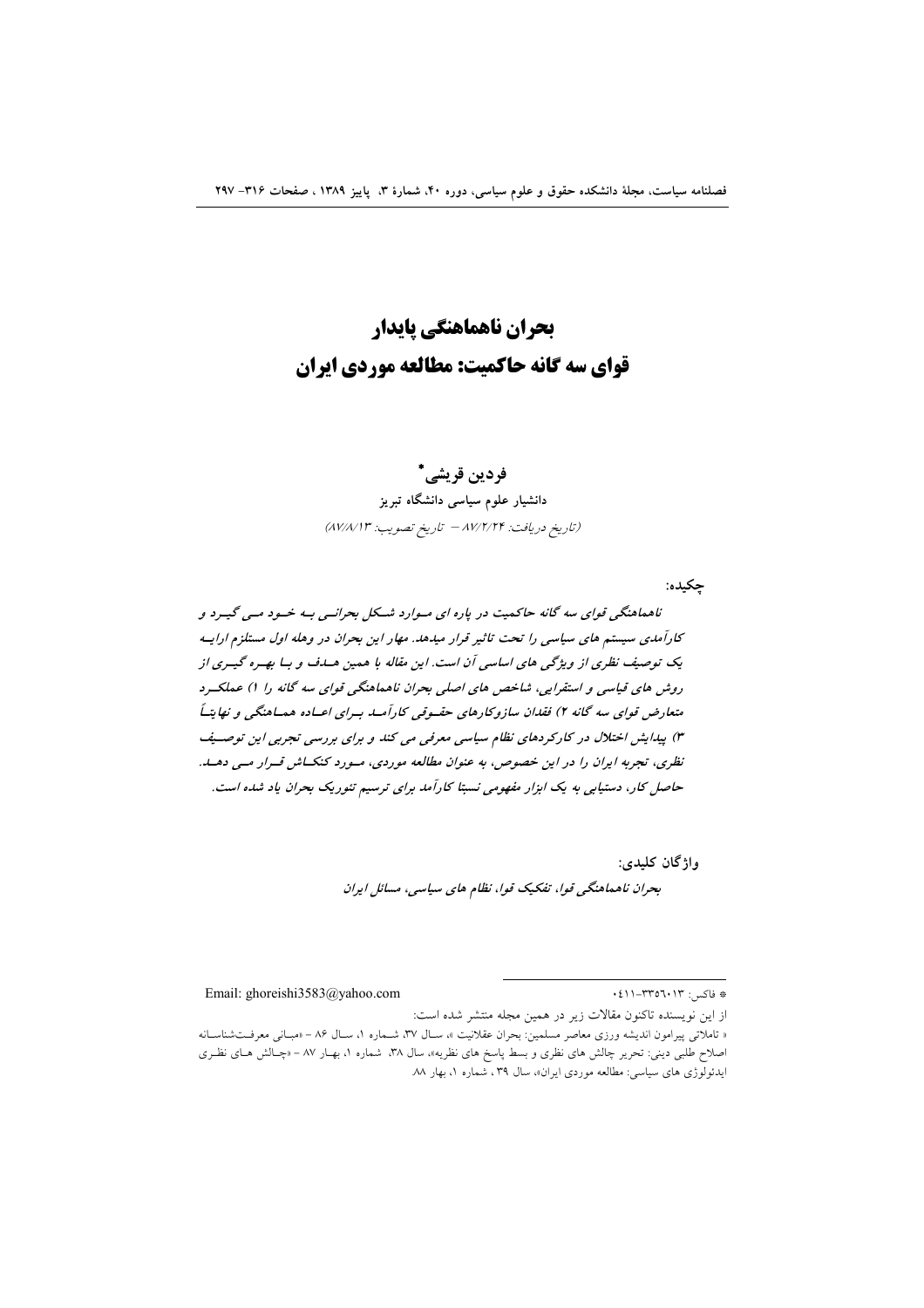## اشار ہ

تفکیک قوا یکی از دستاورد های پر اهمیت اندیشه سیاسی برای مقابله با خودکامگی است. در واقع از اّنجائیکه در میان عموم اندیشمندان سیاسی باور بر ایــن اســت کــه تمرکــز قــدرت، موجد فساد سیاسی است، از سازه تفکیک قوا، به عنوان یکی از مـوثرترین ابـزار هـای کنتـرل قدرت یاد شده است. چرا که در تفکیک قوا، قدرت به بخش های مختلف تقسیم مـی شـود و هر یک از این بخش ها، برای حفظ اقتدار خویش، از زیاده طلبی بخش های دیگر جلو گیـری مى كنند. بالطبع نتيجه حاصله نيز كاهش فساد سياسى ناشى از قدرت متمركز است.

اما با تبدیل قدرت متمرکز به قوای متکثر، مسئلهای دیگر پدید می آید. مسئله مزبـور نــاظر بر چگونگی هماهنگسازی بخش های مختلف قدرت در حرکت به سوی تحقق اهداف نظـام سیاسی است. برای حل این مسئله نظامهای سیاسی مختلف از سـازوکارهای متنـوع اسـتفاده می کنند که از جمله آنها می تـوان بــه برگـزاری انتخابــات زودرس جهــت دســتیابی بــه قــوای هماهنگ و یا همه پرسی یاد کرد. ولی در هر حال گاهی سازوکارهای پیش بینی شده قـادر بـه ایجاد هماهنگی نیست و ناهماهنگی قوای حاکمیت به شکل گیری یک بحـران سیاسـی مـوثر منتهی می شود که در این تحقیق از آن به "بحران ناهماهنگی پایدار قوای سهگانـه حاکمیـت " تعبير شده است.

روشن است که به لحاظ روش شناختی برای غلبه بر این بحران پیمـودن سـه گـام اساسـی ضروری است. نخستین گام ناظر برتوصیف نظـری بحـران اسـت. گـام دوم، عبـارت از تبیـین بحران مزبور و يافتن علل وعوامل پيـدايش آن اسـت و نهايتـا گــام ســوم، معطــوف بــه يــافتن راهکارهایی است که می توان به کمک آنها از پیدایش بحران مزبور پیش گیری کرد.

در این میان کوشش این مقاله، مصروف به پیمودن گام اول از گامهای سه گانه مزبور بـوده است و از آنجائیکه در روابط قوای سه گانه کشور ما ایران نیز نشانههای چنین بحرانی به ویـژه در دهه سوم انقلاب اسلامی به وضوح دیده شده است، سعی بر این بوده است کـه از تجربـه ایران نیز به عنوان مطالعه موردی بهره بـرداری شـود. حاصـل کـار یافتـه هـایی اسـت کـه در چهاربخش به هم پیوسته این مقاله ارائه می شود. از این بخش های چهارگانــه، بخـش اول بــه توصیف شاخص های نظری بحران ناهماهنگی پایدار اختـصاص دارد و در بخـش هـای دوم، سوم و چهارم اعتبار علمی شاخص های نظری مزبور از طریق مطابقت آنها با داده های تجربی حاصل از مطالعه موردی روابط قوای سه گانه حاکمیت در ایران، مورد سنجش و ارزیابی قـرار گ فته است.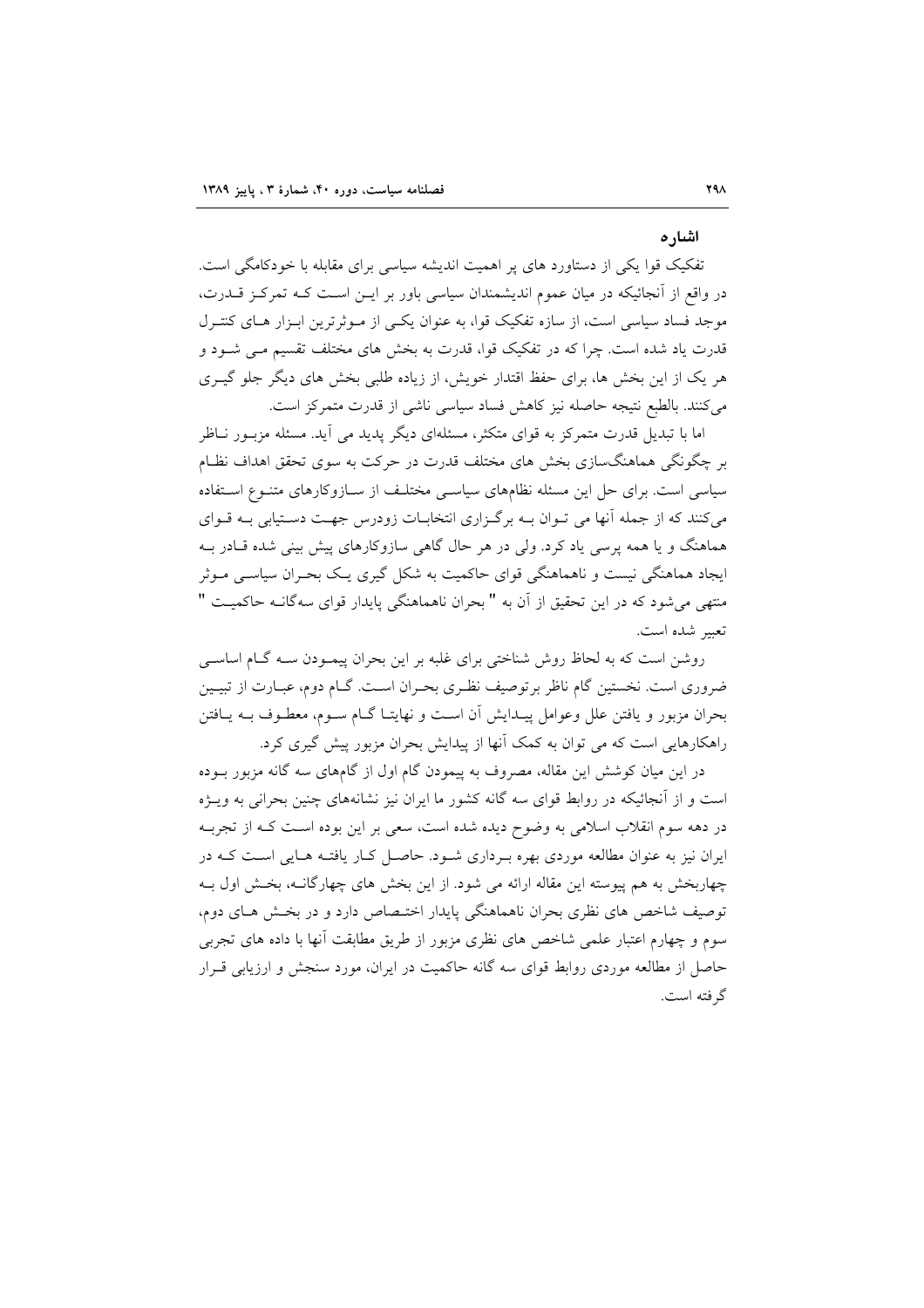## ۱– مفهوم بحران ناهماهنگی یابدار

بحران عموماً به معنای خروج از وضعیت عادی است. یعنی هرگاه جریــان امــور از حالــت عادی و متعارف خود خارج شده و در یک وضعیت نامطمئن، ناشناخته و بــه ویــژه تهدیــدآمیز قرار گیرد، یک وضعیت بحرانی پدید آمده است. اما این معنای کلی مانع از بررسیهای علمـی دقيقتر و ارائه تعاريف فني تر نشده است. نظر به اينكه فرصت طـرح حتـي مـوارد عمـده ايـن تعاریف در اینجا وجود ندارد، صرفاً از باب بسترسازی جهت ارائــه تعریــف ایــن پــژوهش از مقوله بحران، به دو مورد از تعاریف مزبور اشاره میکنیم. از این دو تعریف، یکی از زاویه دیـد سیاست بین|لملل و دیگری از نظر گاه جامعهشناسانه عنوان شده است.

تعریف اول مربوط به مفهوم بحران در سیاست خارجی است. این تعریف از آن دانشمندی به نام هرمان است. از نگـاه او « بحـران وضـعیتی اسـت کـه ١- اهـداف بـسیار مهـم واحـد تصمیم گیرنده را تهدید می کند ۲– میزان زمان موجود برای پاسخ دادن را قبل از اتخاذ تـصمیم محدود می کند و ۳- اعضاء واحد تصمیمگیری با وقوع آن غافلگیر مـیشـوند (٤١١ : Hermann, 1969، به نقل از برچر، ۱۳۸۲: ٤٢). در حقيقت چنانكه ملاحظه مي شود، اصل غير عادي شدن وضعيت در این تعریف مستتر است، اما این تعریف بـا دقیــقتـر کــردن مفهــوم، درک ایــن وضــعیت را آسانتر ساخته است.

اما تعریف دیگری که انتخاب کردهایـم، از سـوی ایمانوئـل والرشـتاین ارائـه شـده اسـت. والرشتاین هر چند نگاه جامعه شناسانه دارد، اما چنانکه میدانیم، سـطح تحلیـل او منحـصر در یک جامعه خاص نیست. او سطح تحلیل خود را به تمام جهان به عنوان یک کل گسترش داده است و تلاش او بر این نقطه متمرکـز اسـت کـه تحـولات تـاریخی جهـان را تبیـین نمـوده و چشم|نداز آتی آن را مورد تحلیل قرار دهد. از اینرو «بحـران» در ادبیـات والرشـتاین نـاظر بـر دورههایی است که نظامهای تاریخی در شرف دگرگونی قرار گرفتهانـد. در همـین چـارچوب والرشتاين مي نويسد:

«منظور من از بحران در یک نظام تاریخی ... یک تقلای ساختاری (Structural Strain) تا آن حسله عظیم است که تنها نتیجه ممکن آن زوال چنین نظامی می باشد، این زوال ممکن است از طریت یک فرایند واگرایی تدریجی باشد... یا از طریق یک فرایند دگرگونی نسبتاً کنترل شده انجام گیرد... در ایس طرز تلقی، ... بحران بنا به تعریف عبارت است از یک «دگرگونی» (Transition) ... بـه لحـاظ طـول مدت زمانی متوسط – طولانی، که اغلب ۱۰۰ تا ۱۵۰ سال بطه ول می انجامله» (Wallerstein, .<br>1983:21 به نقل از برچر، ۱۳۸۲ : ٥٥).

با تأمل در تعریف مزبور نیز میتوان چنین استنباط کرد، که والرشتاین نیز اصل کلــی تغییــر اوضاع و غیرعادی شدن آن را به عنوان شاخص اصلی بحران پذیرفتـه اسـت و تفـاوتی کـه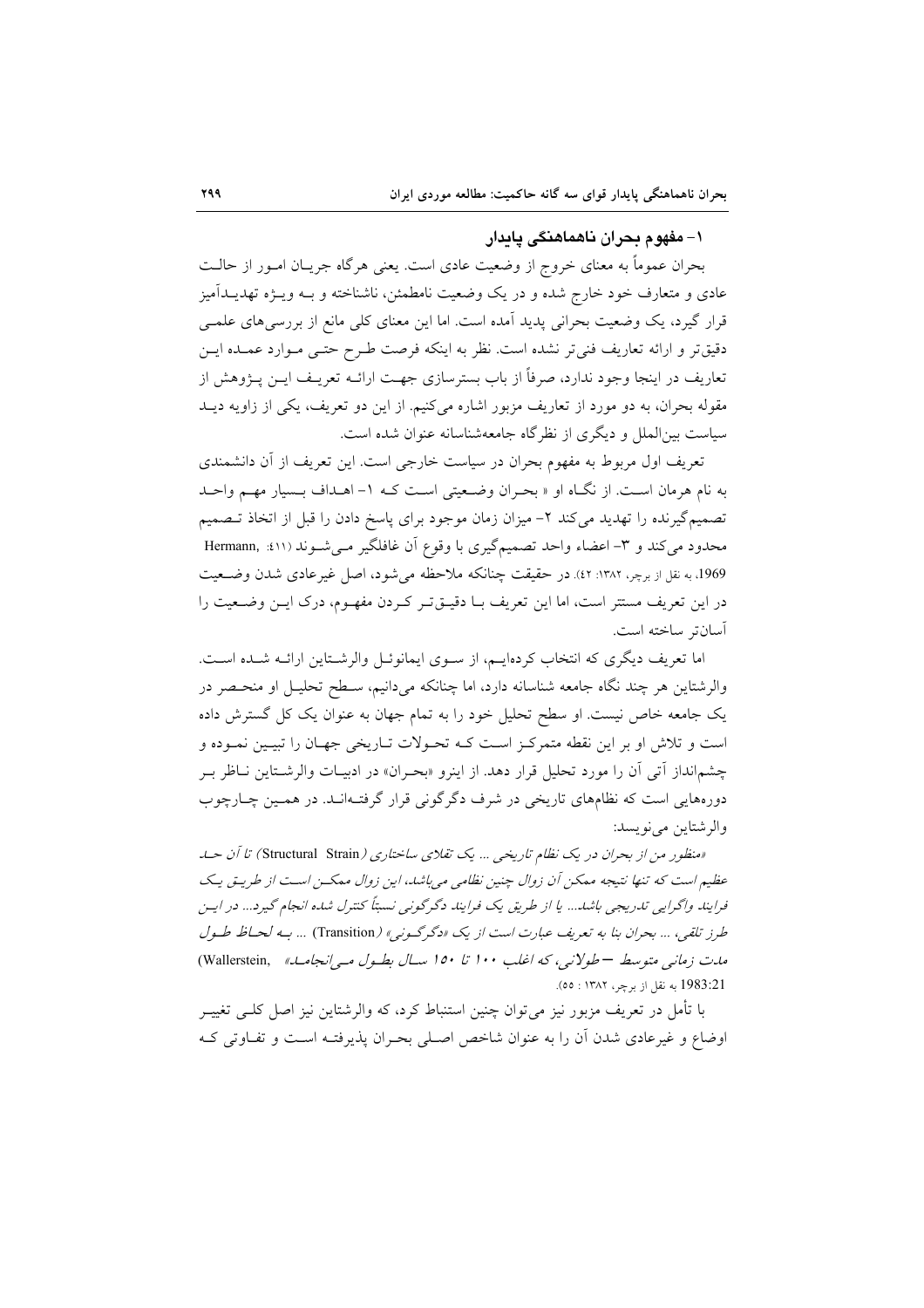تعریف وی با تعریف هرمان دارد، در موضوع بحث آنها و ویژگیهای خاص حوزه کـار آن دو نهفته است.

حال با توجه به محتوای تعاریفی که به عنوان نمونه مورد بررسی قرار گرفت و با توجه بـه محتوای سایر تعاریفی که در این حوزه وجود دارد، میتوان پذیرفت که در تعریـف بحـران دو بخش از هم قابل تفکیک است. بخش اول ناظر بر معنای عمومی بحران است که چنانکه گفتیم عبارت از پیدایش یک وضعیت غیرعادی و وارد شدن بــه یــک عرصــه نــامطمئن، ناشــناخته و تهدیدآمیز است و بخش دوم ناظر بر شاخص های اختـصاصی بحـران اسـت کـه متناسـب بـا موضوعی که بحران ناظر بر آن است، تعیین می شود. مـثلاً چنانکـه دیـدیم در عرصـه سیاسـت خارجي، از ويژگيهاي اختـصاصي بحـران، محـدوديت زمـاني بـراي اتخـاذ تـصميم و اصـل غافلگیری است و در عرصه تحـولات تـاریخی، تقـلای سـاختاری گـسترده و بلنـد مـدت، از شاخص هاي اختصاصي بحران، به حساب مي آيد.

با تکیه بر یافتههای نظری مزبور به نظر می رسد ارائه تعریـف «بحـران ناهمـاهنگی پایــدار قوای سهگانه حاکمیت» نیز حداقل به لحاظ روش شناختی کـار آسـانی خواهـد بـود. بـرهمین اساس می توان گفت، بحر*ان ناهماهنگی پایسار قوای سه گانـه حاک*میـت، *نـاظر بـر وض*ـعي*تي* غیرعادی است که در آن اولاً قوای سه گانه برعلیه همدیگر عمل می کننـد، ثانیـاً سـازوکارهای قانونی مناسب برای خروج از این وضعیت وجود ندارد و ثالثاً به خاطر عملک رد تعـارض آمیـز قواي سه گانه، كاركردهاي مختلف نظام سياسي با اختلال مواجه مي شود.

در تعریف مزبور چنانکه ملاحظه میفرمایید، شـاخص عمـومی بحـران نــاظر بــر پیــدایش وضعیت غیرعادی مخاطره آمیز، مبنای کار است و شاخصهای سهگانه اختصاصی یاد شده ک حضور هم زمان أنها ضروری است، در حقیقت، ویژگیهایی هستند کـه بحـران ناهمـاهنگی پایدار را از سایر بحرانها متمایز میسازند. به نظر می رسد توضیح کوتاهی در خصوص هـر كدام از اين شاخصهاي اختصاصي به شفافيت بحث كمك خواهد كرد.

درخصوص شاخص اول یعنی «عملکرد متعارض قوای سهگانه حاکمیت» باید گفت ایـن وضعیت زمانی پیش می آید که قوای سهگانه بنا به دلایل مختلف با یکـدیگر اختلافـات جـدی پیدا میکنند. به همین لحاظ با استفاده از امکانات قـانونی موجـود سـعی مـیکننـد، در برابـر برنامهها و فعالیتهای قوه مخالف خود مقاومت کنند. در این صورت روشن است که بسیاری از برنامهها، با شکست مواجه شده و بسیاری از سیاستها، قبـل از تأثیرگـذاری لازم از ســوی قوه یا قوای مخالف خنثی می شود، برای مثال مجلس در صورتی که با دولت اختلاف داشته باشد، از تصویب لوایح دولت خودداری می کند و متقابلاً دولت نیز در اجرای مصوّبات مجلس به انحای مختلف تعلل می ورزد.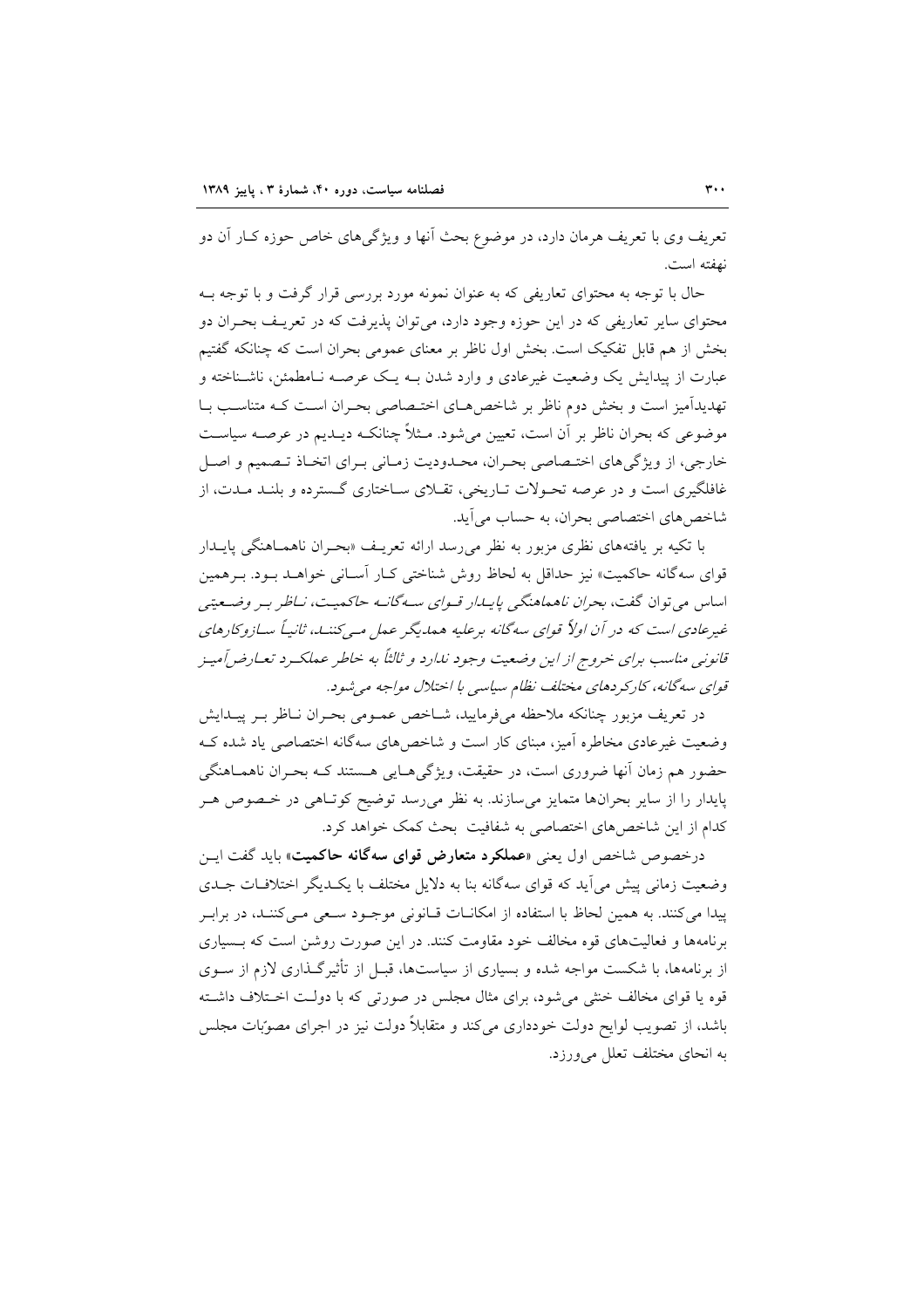اما این شاخص به تنهایی قادر به معرفی بحران ناهماهنگی پایدار نیست. چرا کـه اخـتلاف مابین قوای سهگانه یک پدیده معمولی است. در واقع از زمانی که در نظـامهـای دموکراتیـک، سازوکار تفکیکقوا، برای جلوگیری از تمرکز قدرت پدید آمده است، نظارت قوای سهگانه بـر کار همدیگر و مقاومتهای احتمالی، در صورت وجود اختلاف بین آنها، به صـورت یـک امـر عادي درآمده است (بشيريه، ١٣٨١، الف: ١١٤-١١٣). از اينرو زمـاني مـي تـوان، شـاخص عملكـرد متعارض قوای سهگانه را به عنوان یکی از شاخصهای ناهمـاهنگی پایـدار پـذیرفت کـه ایـن شاخص در کنار شـاخص دوم، یعنـی «فقـدان سـازوکارهای قـانونی مناسـب بـرای خـروج از وضعیت تعارض» محل اعتنا و بررسی قرار گیرد.

شاخص دوم که ناظر بر «فقدان سـازوکارهای قـانونی لازم بــرای خــروج از وضــعیت <mark>تعارض</mark>» است، مؤلفه اصلي بحران ناهماهنگي پايدار مي باشد. در واقع همين شاخص است كه مجال تطویل ناهماهنگی و تبدیل آن به یک بحران را فراهم مے کنـد. توضـیحاً بایـد گفـت در نظامهای دموکراتیک پیشرفته، با توجه به اینکـه پیـدایش اخـتلاف بـین قـوای سـهگانــه قابـل پیش بینی بوده است. از اینرو برای گریز از آثار منفی این اختلافات، یک سلـسله ســازوکارهای حقوقی در قوانین اساسی این نظامها برای خروج از چنین وضعیتهایی طراحی شده است. نمونه بارز این سازوکارها را میتوان در نظامهای پارلمانی مشاهده نمود. به این معنا که در این نظامها هرگاه مثلاً بين قوه مجريه و قوه مقننه اختلافي اساسي پديد آيد، اين اختلاف بــا توجــه به سازوکارهای حقوقی پیش بینی شده، قادر به بحرانی کردن اوضاع کشور نخواهد بود. چرا که در صورت عدم حل اين اختلاف، پارلمان و قوه مجريه مي تواننـد اقـدام بـه انحـلال همـديگر نمایند. در این وضعیت با برگزاری انتخابات جدید، داوری نهایی به مـردم وانهـاده مـیشـود و مردم با رأى خود قواى هماهنگترى را بر سر كار مى آورند(قاضى، ١٣٦٨: ٣٨١-٣٨٠). به اين ترتيب در نظامهای دموکراتیک پیشرفته، وجود سازوکارهای حقوقی مناسب مانع از تبـدیل اختلافـات قوای مختلف حاکمیت به یک بحران جدی ناهماهنگی می گردد و به خاطر نقش آفرینسی ایـن سازوكارها، اختلافات موجود، مقطعي و قابل كنترل مي شـوند. امـا نقطـه بـسيار حـائز اهميـت عبارت از این است که قید «مناسب» برای سازوکارهای حقوقی مورد بحث، نبایــد از نظـر دور داشته شود. مقصود این است که تا جایی که پژوهشهای حقوقی و سیاستشناختی به ما نشان می دهند، سازوکارهای حقوقی دموکراتیک بـرای رفـع اختلافـات قـوای حـاکمیتی و غلبـه بـر ناهماهنگی آنها، مناسبترین سازوکارها هستند. چرا که برای قوای مختلف، داوری مردم بـیش از هر مرجع دیگری مشروعیت داشته و پایایی این مشروعیت نیز از هر مرجع دیگری افزون تـر است.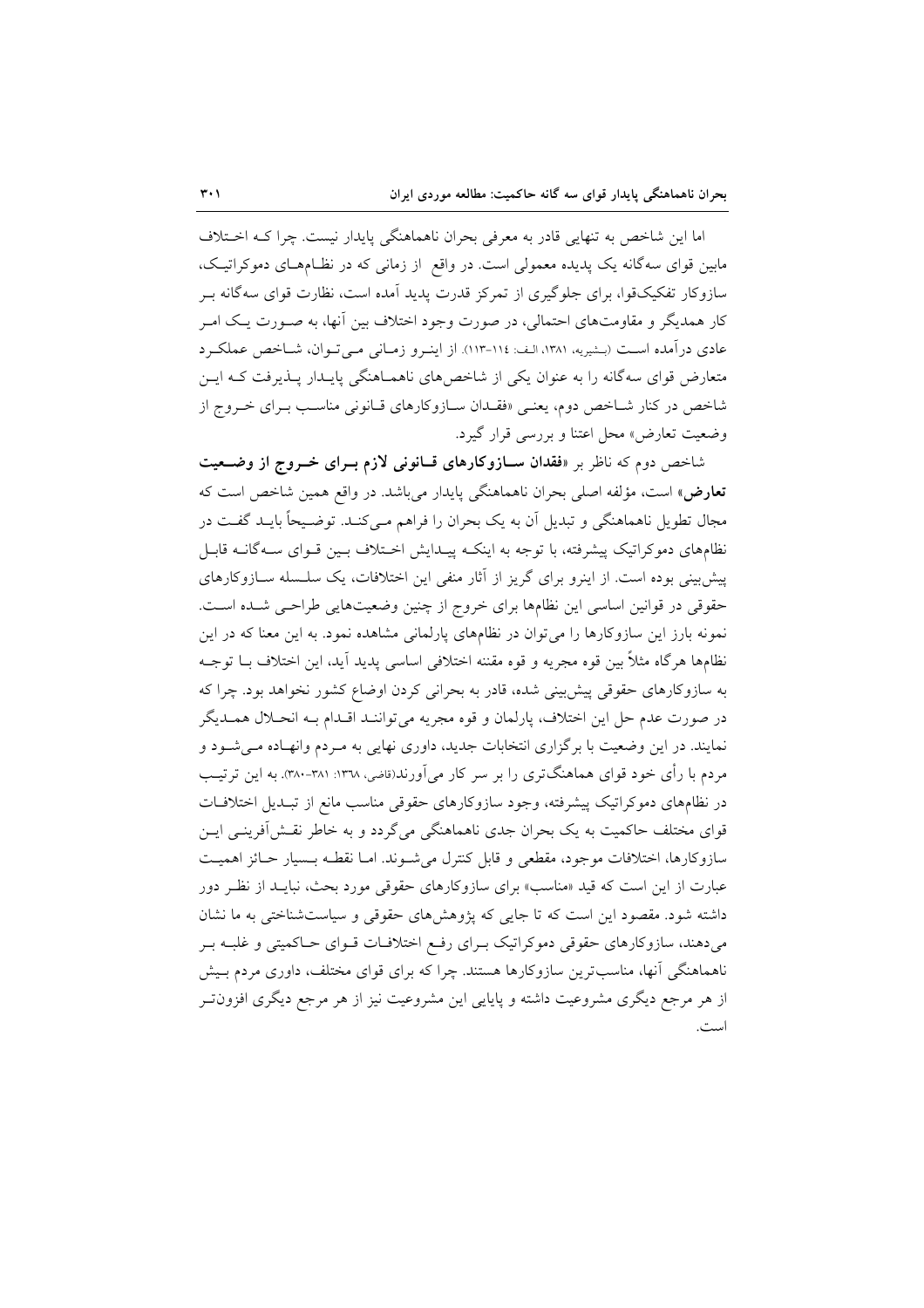در واقع باید گفت در نظـامهــای سیاســی دیگــر نیــز، بهرحــال ســازوکارهایی بــرای حــل اختلافات قواي حاكميتي پيش بيني شده است، اما اين سازوكارها براي حل اختلافات، حـداقل در بلند مدت، کاراً یی لازم را ندارند. برای مثال، هرگاه یک نهاد حکومتی مطابق قانون، مرجـع حل و فصل اختلافات اساسی ما بین قوای سهگانه حاکمیت تعیین شود، میـزان متابعـت قــوای مزبور از آراء مرجع مزبور، بسیار کمتر از تبعیت آنها از رأی مردم خواهــد بــود. در عــین حــال باید اضافه کنیم، با توجه به اینکه نفع یا ضرر تطویل یا خاتمه بحران ناهماهنگی، بیش از همـه به مردم برخواهد گشت، عادلانهتر است که خود مردم درخصوص مـدعيات طـرفين اخـتلاف داوری کنند.

در هر حال، می توان گفت قدر متیقن آن است که هرگاه سازوکارهای حقوقی مناسب برای حل اختلافات قواي سهگانه وجود نداشته باشد، اختلافات موجود، حـل ناشــده بــاقي مانــده و ناهماهنگی پدید آمده، به مرور زمان گسترش خواهـد یافـت و بــه تــدریج انجـام کارکردهـای حاکمیت را با اختلال مواجه خواهد کرد. این پیامد چنانکه اشاره کـردهایـم، سـومین شـاخص بحران ناهماهنگی پایدار است.

درخصوص سومین شاخص بحران مورد بحث نیز که ناظر بر *"بروز اختلال در کارکردهای مختلف نظام سیاسی"* است، باید گفت این شاخص حاک<sub>ی</sub> از آن است که در شــرایط ییــدایش بحران ناهماهنگی پایدار، نظام سیاسی قادر به انجام وظایف و کارکردهای خــویش حــداقل در شکل مطلوب آن نخواهد بود. هر چند درخصوص چیستی کارکردهای دولت بین صـاحبنظران اختلاف وجود دارد، اما می توان کارکردهایی همچون تأمین جـان مـردم از خطـرات داخلـی و خارجی و تنظیم روابط انسانها با یکدیگر و با اشیاء و اموال را که به یک معنـا تـأمین عــدالت است از جمله غیرقابل انکارترین موارد تلقی کرد (بشیریه، ۱۳۸۱ ب: ۷۹-۷۷). در عین حـال از نگـاه صاحبنظرانی همچون جانلاک و توماس هابز کارکردهای دولت فراتـر از مـوارد فـوق بـوده و شامل مواردی چون تأمین نظم، امنیت، صلح و آزادی مــدنی اســت (بـشیریه، همـان: ۸۱). حتــی در پارهای از دیدگاههای جدید وظیفه نوسازی کشور و بسترسازی برای توسعه در ابعـاد مختلـف نیز تا حد بسیار زیادی به دولت محول شده است.

در حقیقت پیدایش بحران ناهمـاهنگی قـوای حـاکمیتی متـضمن بـروز اخـتلال در انجـام کارکردهای مزبور است. هرگاه بخواهیم موضوع را مفهومیتر بیان کنیم، شاخص سـوم بحـران ناهماهنگی، پیدایش بحران کارآمدی نظام سیاسی است و ایـن امـر خـود بـه پیـدایش بحـران دیگری با نام بحران مشروعیت می|نجامد. نظر به اینکه مجالی گسترده برای تشریح این مفاهیم وجود ندارد، صرفاً به این قناعت میکنیم که وقتی یک نظام سیاسی قادر به تحقق اهداف خـود در حد کفایت نیست، به " بحران کارآمدی" گرفتار آمده است و زمـانی کـه چنـین بحرانـی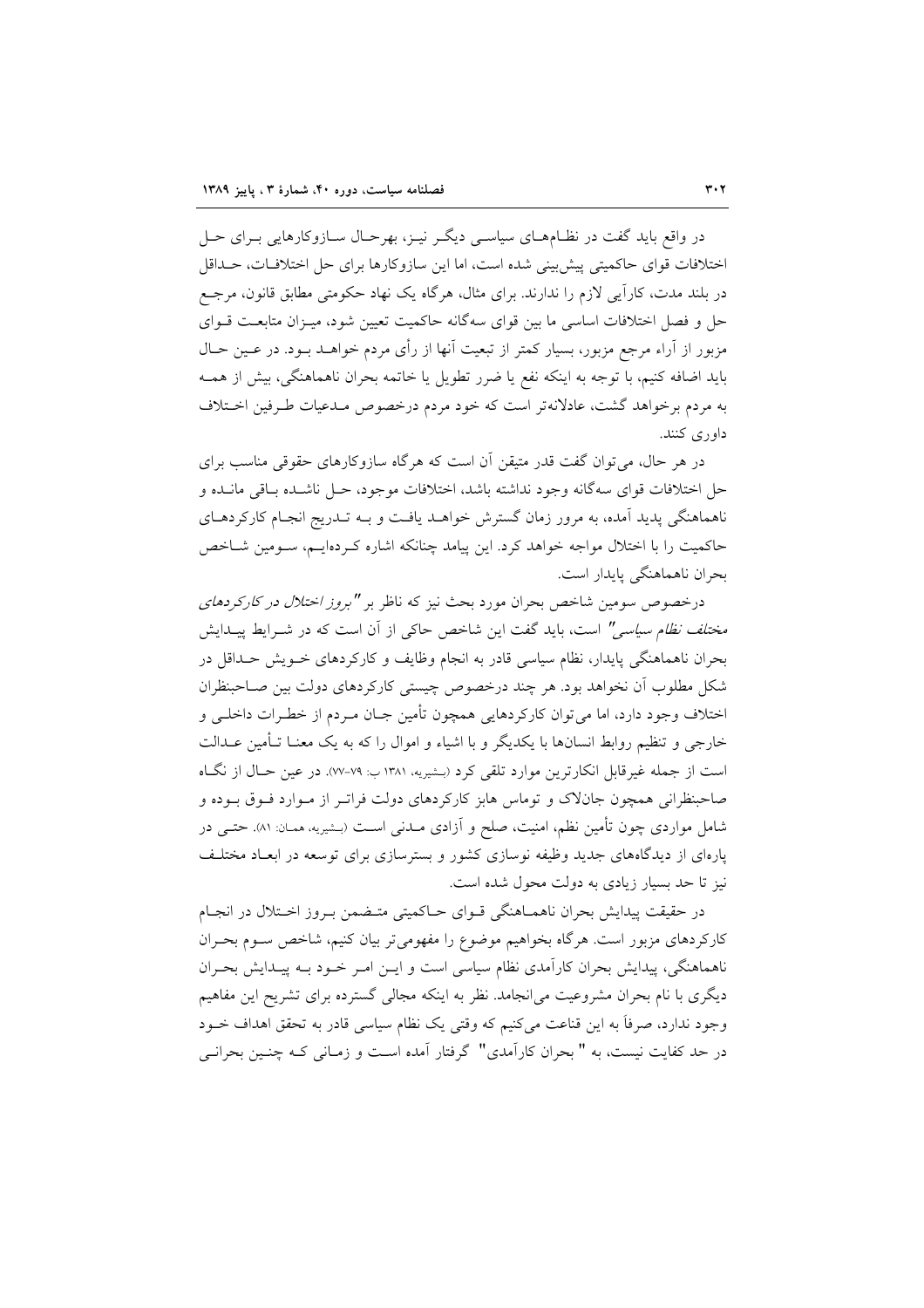پدیدار شود، عموماً باعث می شود مردم در صلاحیت و حقانیت نظام سیاسـی و کـارگزاران آن برای مدیریت امور تردید کنند و این امر پدیدهای است که از آن به "بحران مشروعیت" تعبیــر مے شو د. <sup>'</sup>

این موارد هر چند ممکن است، علل و عوامل دیگر نیز داشته باشند، اما در صورت وجــود ناهماهنگی قوای سه گانه، می توان این موارد را از شــاخص۵حـای همـین بحـران، یعنـی بحـران ناهماهنگی قوای سهگانه حاکمیتی نیز تلقی کرد و البتـه نبایــد فرامــوش کــرد کــه داور نهــایی درخصوص صحت این شاخص ها مقلیسه آنها با داده های تجربی است.

در هر حال با بررسی شاخص های سهگانه بحران ناهماهنگی، به نظر می رسـد مفهـوم ایـن بحران تا حد زیادی روشن شده است. در قـسمتهـای بعـدی بحـث، بـا همـین شـاخص هـا وضعیت حاکم بر قوای جمهوری اسلامی ایران را بررسی خواهیم کرد.

## ۲– عملکرد متعارض قوای سهگانه کشور

هرگاه بخواهیم اوضاع و احوال حاکم بر نوع روابط قوای سهگانـه حـاکمیتی در جمهـوری اسلامی ایران را از حیث میزان انطباق با شاخص اول بحـران ناهمـاهنگی مـورد ارزیـابی قـرار دهیم، در یک عبارت کلی می توان چنین اظهار نظر نمود که قوای حاکمیتی کشورما، از ابتـدای انقلاب تاکنون، دو نوع عملکرد متعارض را به نمایش نهادهانــد. عملکــرد نــوع اول عبــارت از «عملکرد متعارض درون قوهای» است و عملکرد نوع دوم، ناظر بـر «عملکـرد متعـارض ميـان قوهای» است. این دو نوع عملکرد را با تکیه بر نگاهی اجمالی به تاریخ انقلاب اسلامی به نحو بسیار اجمالی مورد بررسی قرار میدهیم.

## الف) تعارضات درون قوهای

برجستهترین مصادیق عملکرد متعارض درون قوهای در نظام سیاسی جمهوری اسـلامی را می توان در روابط بین مقام ریاست جمهوری و مقام نخست وزیری در سال&ای اولیــه انقــلاب اسلامی و بین مجلس شورای اسلامی و شورای نگهبان از سال های اولیه انقلاب اسلامی تــا بــه اکنون سراغ گرفت. در واقع مصادیق عمـده ایـن عملکردهـای متعـارض در چـارچوب قـوای مجر به و مقننه بدید آمده است.

توضيحاً بايد گفت قبل از بازنگرى قانون اساسى، مطابق اين قانون مسؤوليت تشكيل كابينه بر عهده نخستوزير بود (اصل ١٣٣) و نخستوزير بـا انتخـاب رئـيسجمهـور و كــسب رأي اعتماد از مجلس شورای اسلامی، تعیین میشد (اصل ١٢٤). از همـین رو در صـورتی٤کـه بـین

درخصوص مفهوم بحران كارآمدي و ارتباط آن با بحران مشروعيت مراجعه به اين منابع سودمند است: اخـوان كـاظمى، ١٣٨٢؛ , Lipset 1959 ؛ حجاريان، ١٣٧٣؛ Pye, 1966.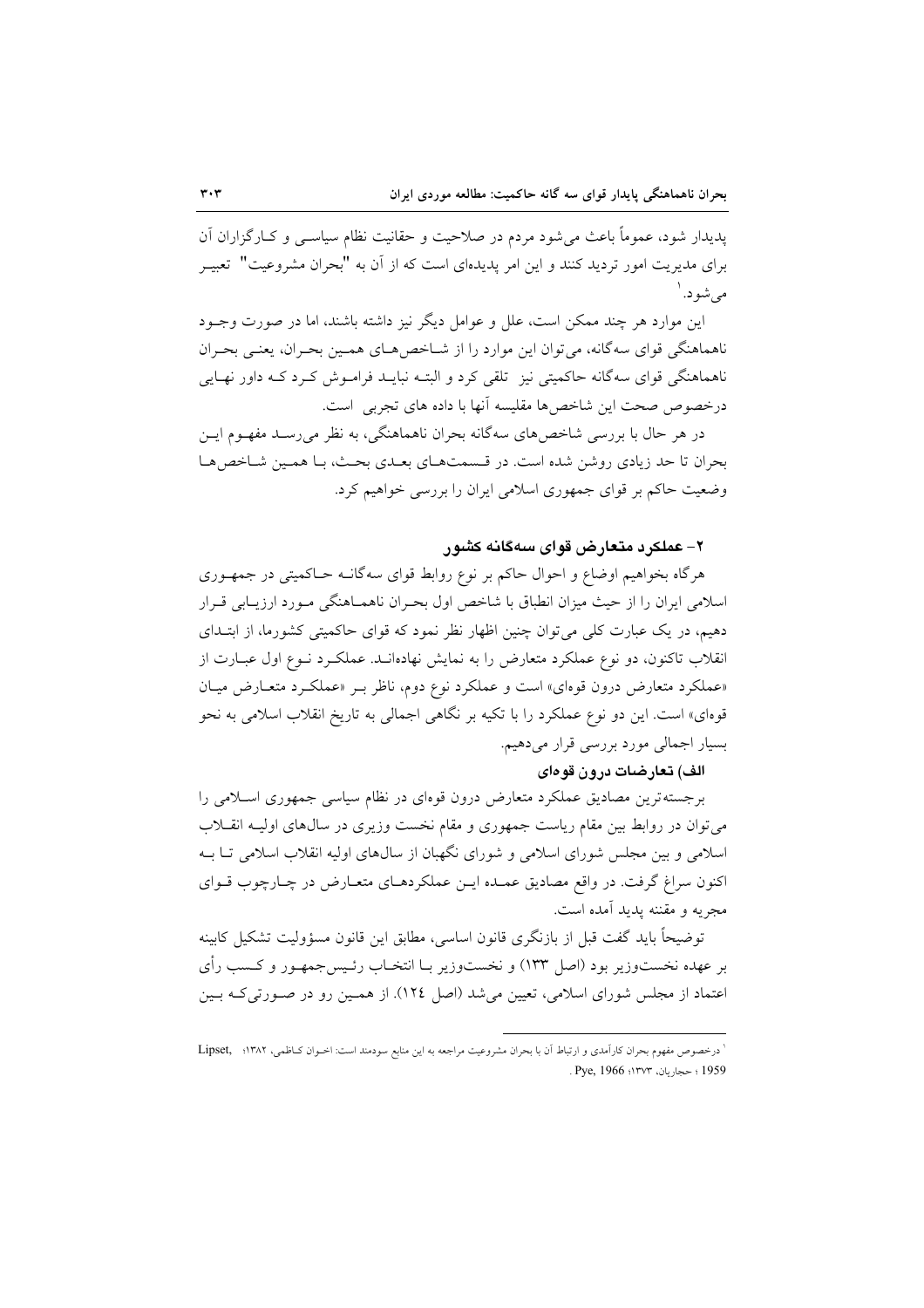رئیس جمهور و مجلس شـورای اسـلامی همـاهنگی فکـری و سیاسـی لازم وجـود نداشـت، رئیس جمهور مجبور می شد برای مقام نخستوزیری فردی را بر گزیند که چندان با خطومــشی سیاسی خودوی سازگاری نداشت. چرا که در غیر این صورت فرد انتخابی او قـادر بـه کـسب رأى اعتماد از مجلس نمى گرديد. همين امر نيز باعث مـي شــد بعــد از انتخــاب نخــستـوزيــر، ناهماهنگی رئیس جمهور با مجلس به ناهماهنگی رئیس جمهور با نخستوزیر منتهی شود.

جالب اینجا است که نخستوزیر نیز مطابق اصل ۱۳۳ برای انتخاب وزراء مجبور بـود هـم موافقت رئیس جمهور را جلب کند و هم بتوانـد بـرای آنــان از مجلــس شــورای اســلامی رأی اعتماد بگیرد. به این ترتیب هنگامی که رئیس جمهوری بــا مجلــس همــاهنگی لازم را نداشــت، انتخاب وزیران کار بسیار دشواری می گردید. چرا که وزرای مورد تـصویب رئـیس جمهـور در مواردی قادر به کسب رأی اعتماد مجلس نبودند و در مواردی نیز وزیرانی که شــانس بیــشتری برای کسب رأی اعتماد از سوی مجلس را داشتند، قادر به جلب نظـر مـساعد رئـیس جمهـور نمى شدند.

با بررسی تحولات دهه اول انقلاب اسلامی به وضوح می توان دریافت که مراتب یاد شـده یک سلسله فرضیات و گمانهزنی۵ای انتزاعی نیست. بلکه عملاً چنین وضـعیتی اداره کــشور را با مشکلات عدیده مواجه ساخت. برای مثال ناهمـاهنگیهـایی کـه بـین بنـیصـدر بـه عنـوان رئیس جمهور و شهید رجایی به عنوان نخستوزیر در سال ۱۳۵۹ بـروز کـرد، از همـین سـنخ بود. بنی صدر علی رغم میل خود و بنا به ضرورت کسب رأی اعتماد از مجلـس، رجــایی را بــه عنوان نخست وزیر برگزیده بود. اما در عمل برای پیشبرد امور، قادر به همراهـی بــا وی نبــود. کما اینکه در مسئله انتخاب وزراء نیز مشکلی که در سطور بـالا اشـاره شـد، بـه نحـو جـدی، خودنمایی کرد. به طوری که رجایی به ویژه در انتخاب وزیران بازرگــانی، اقتــصاد و دارایــی و امور خارجه با مشکلات جدی مواجه شد و حتی تا زمان عزل بنی صدر از ریاست جمهوری، کابینه وی فاقد وزیر امور خارجه بود (محمدی، ۱۳۷۰: ۱۰۵۹). این مشکل بعد از دوره بنی صـدر نیـز تا حدودی ادامه داشت. تا اینکه در زمان بازنگری قانون اساسی، با حذف پست نخستوزیــری به نحو نسبتاً مطلوبی مرتفع گردید.

اما درخصوص دومین مصداق برجسته تعارضات درون قبوهای، یعنبی تعارضیات مجلس شورای اسلامی و شورای نگهبان نیز باید گفت، ریشه قضیه بـه سـازوکاری مربـوط اسـت کـه قانون اساسی برای فرایند قانونگذاری پیش بینی کرده است. مطابق اصـل هفتـاد و دوم و اصـل نود و چهارم قانون اساسی مصوبات مجلس لازم است از سوی شورای نگهبان بررسی شــده و عدم تعارض أنها با اصول و احکام اسلام و همچنین قانون اساسی احراز شود.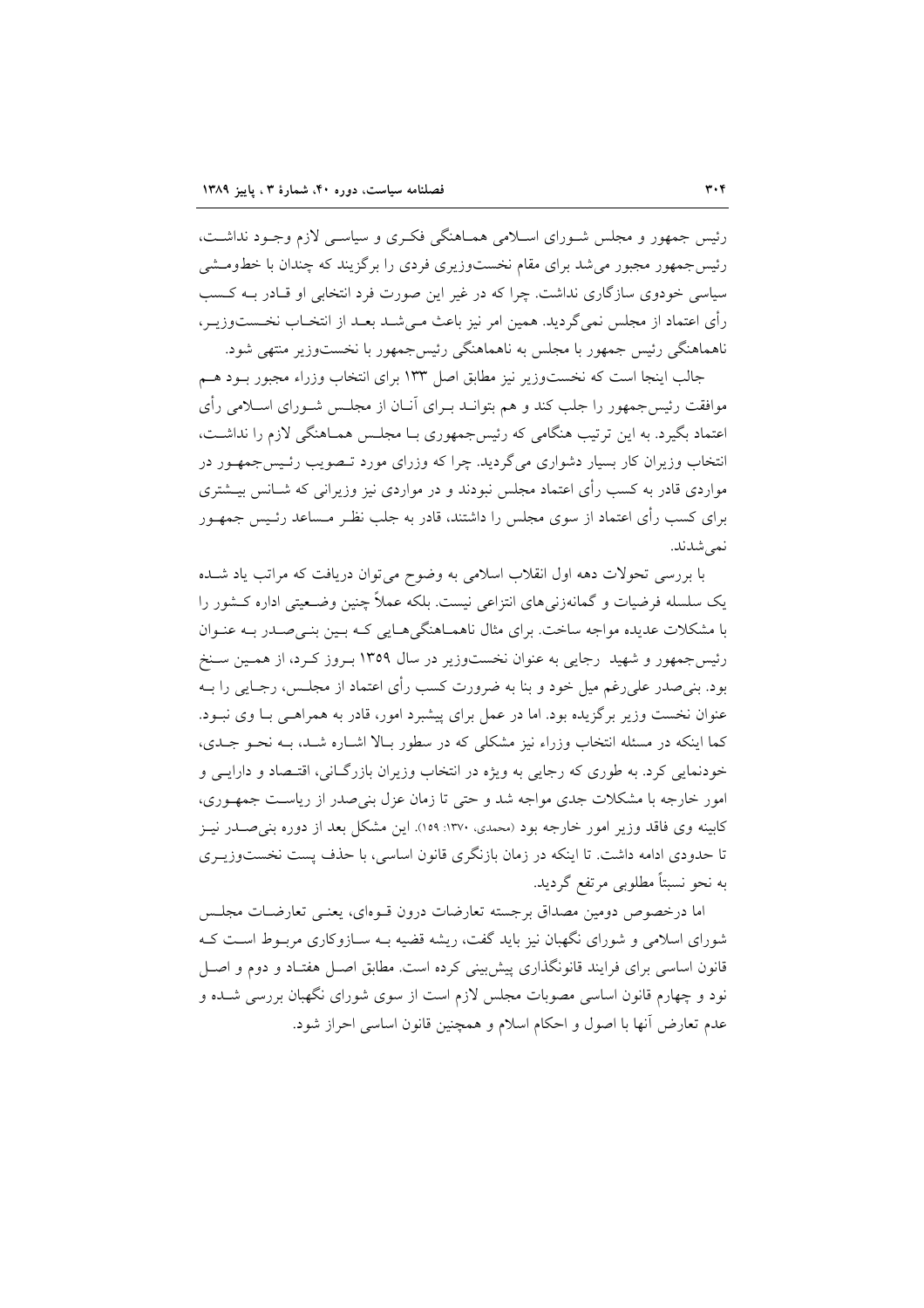نظر به اینکه فرض بر این بوده است که از یک سو مردم ایران عموماً مسلمان و نماینــدگان آنان نیز بالطبع مقید به موازین شرع هستند و از سـوی دیگـر فقهـای شـورای نگهبــان نیــز در بررسی مصوبات مجلس صرفاً موازین دینی را در نظر خواهند گرفت، در اوایل انقلاب تــصور نمی رفت که پیش بینی این سازوکار که برای حصول اطمینان از همسویی قوانین کشور بـا دیــن مبین اسلام انجام گرفت، مشکلی برای مدیریت نظام سیاسی پدید آورد. امـا بـا گذشــت زمــان مشخص شد که بین دیدگاههای اسلامی نمایندگان مردم و نگرشهـای دینـی فقهـای شـورای نگهبان اختلافات جدی وجود دارد. از اینرو با بررسی کارنامه قوه مقننه کشور می توان دریافت که در موارد زیادی، علی رغم اینکه شورای نگهبان مصوبهای را در تعارض بـا شـرع تــشخیص داده است، تشخیص این شورا مورد اعتراض نمایندگان واقع شده و ایـن امـر موجبـات خلـق تنشها و نارضایتیهای در خور توجـه را فـراهم آورده اسـت. در خـصوص نـوع نگـرش بـه ضرورت عدم مغايرت مصوبات مجلس با قانون اساسي نيـز وضـعيت مـشابهي وجـود داشـته است. من باب نمونه در دهه اول انقلاب یکی از موارد بسیار مهم کـه بـین مجلـس و شـورای نگهبان عامل اختلاف گردید، موضوع تصویب قانون کار بود. شورای نگهبـان مـواردی از ایــن مصوبه را در تعارض با شرع میدید. در حالی که نمایندگان ملـت نظـری متفـاوت بــا شــورای نگهبان داشتند (عراقی،۱۳۸٤: ۰۷۳–۷۲). نمونه دیگر نیز در خصوص قـانون اراضــی شــهری در سـال ۱۳٦۰ رخ نمود و در رابطه با همین قضیه بود که بعد از استعلام موضوع توسط ریس وقت مجلس از رهبر انقلاب، بنا به نظر امام خمینی مقرر شد هرگاه دو سوم آرای نمایندگان مجلس پشتیبان تصویب طرحی باشد که شورای نگهبــان بــا آن مخالفــت دارد، چنــین مخــالفتی بلااثــر خواهد بو د (هاشمې، ۱۳۸۰: ۵۸).

اما باید دانست که در دوره مجلس ششم میزان اختلافات مجلس با شــورای نگهبــان رشــد چشمگیری یافت و به همین لحاظ بسیاری از مصوبات مجلس از سوی شورای نگهبان مـردود اعلام گردید. در یکی از پژوهشهایی که در این خصوص به انجام رسیده است، بـه برخـی از این موارد به شرح زیر اشاره شده است:

«[بعد از تشکیل مجلس ششم] بسیاری از مصوبات مجلس به عنوان مغایرت بـا شـرع یـا قانون اساسی از سوی شورای نگهبان رد شد؛ از آن جمله بودند: طرح تفسیر تبصره 7 میاده ۹ قانون مطبوعات؛ طرح تفسير مواد ١٢ و ١٣ قانون اقسامات تـأميني مـصوب سـال ١٣٤٨ (كـه دستاویز قوه قضاییه در توجیه تعطیلی بسیاری از روزنامههای جدید شده بود) [!] طرح تعریف جرم سیاسی در راستای اجرای اصل ۱۸۸ قانون اساسی؛ طرح شیوه و حساود نظیارت شیورای نگهبان بر انتخابات؛ طرح تشویق و حمایت سرمایه گذاری خبارجی در کشور؛ طبرح اصلاح نظام گزینش؛ طرح تشکیل هیأت منصفه در جرائم سیاسی بر طبـق اصـل ۱۸۸ قــانون اساســی؛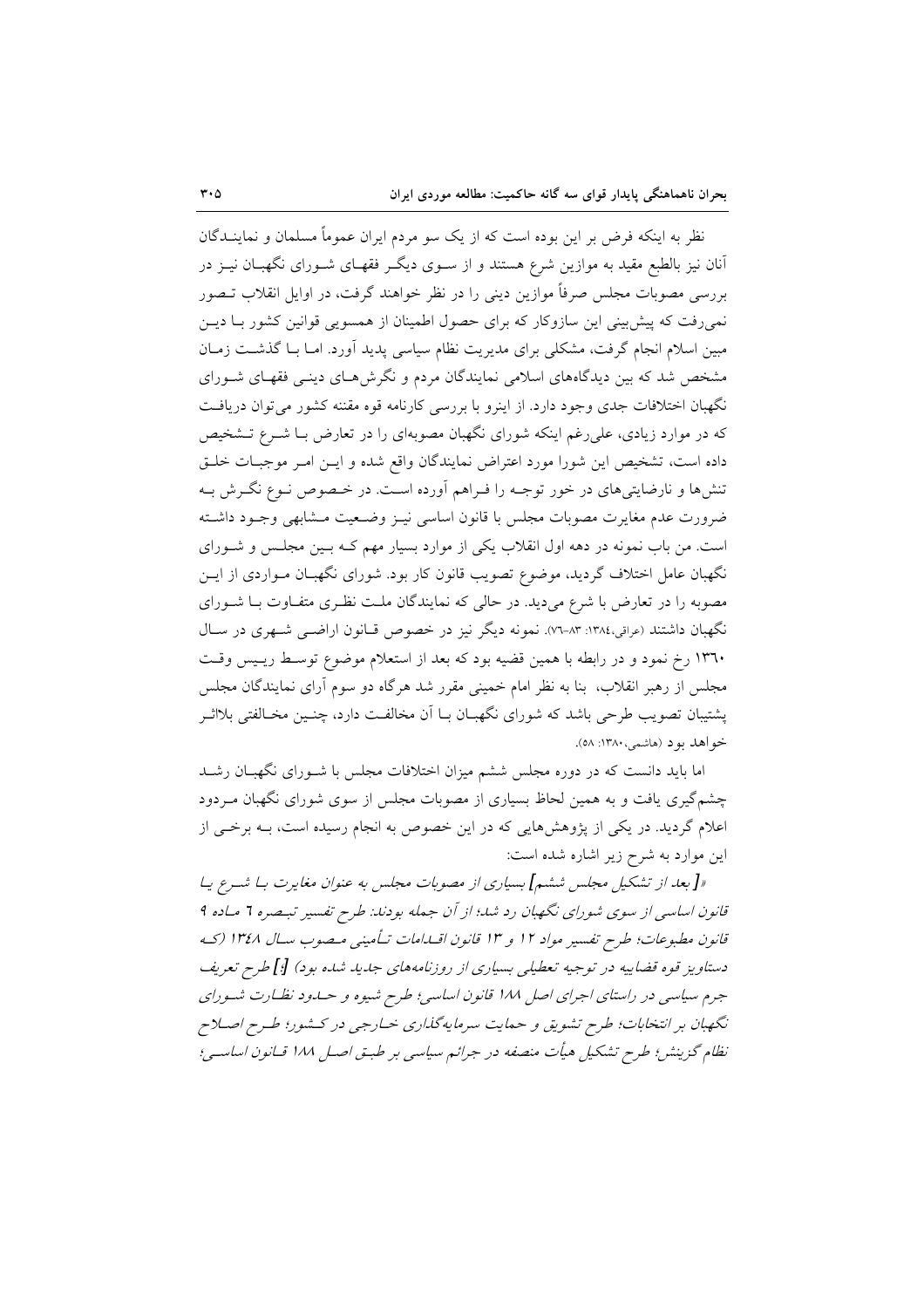لا يحه تبيين اختيارات رئيس جمهور براساس اصل ١١٣ قانون اساسي در رابطـه بـا مـسؤوليت رئيس جمهور در اجراي قانون اساسي و پاسداري از آن؛ لا يحه اصلاح قانون انتخابات مجلس در رابطه با نظارت استصوابي شوراي نگهبان؛ لا يحه الحاق ايران به كنوانسيون لغو كليه اشكال تبعيض عليه زنان؛ و طرح الحاق ايران به كنوانسيون منع شكنجه» (بشيريه، ١٣٨٢: ٩١-٩٠).

حال با توجه به موارد بالا میتوان جدیت موضوع را با شـفافیت بیــشتر درک کــرد. در هــر صورت روشن است که آنچه تاکنون گفتهایم، صرفاً مربوط به تعارضات درون قوهای اسـت. از اینرو اشاراتی به تعارضات میان قومای نیز به تکمیل بحث کمک خواهد کرد.

ب) تعارضات مدان قومای

به طور منطقی سه نوع تعارض میان قوهای را در کشورهایی که دارای قوای سهگانه مقننــه، مجریه و قضاییه هستند، میتوان مشاهده کرد. یکی از آنها تعارض قوه مجریه با مقننه، دیگری تعارض قوه مجريه با قوه قضاييه و مورد آخر نيز تعارض قوه مقننه با قوه قضاييه است. در اين قسمت از بحث، چند و چون این تعارضات سهگانه را در ارتباط با قـوای سـهگانـه جمهـوری اسلامی ایران مورد بررسی قرار میدهیم.

در ارتباط با **تعارض قوای مجریه و مقننه** ایران در دوره بعـد از انقــلاب بایــد گفــت ایــن تعارض با شدت و ضعف در تمامی مقاطع زمانی به چشم خورده است. شاید اوج این تعارض را در زمان ریاست جمهوری بنی صدر می توان سراغ گرفت که منتهی به عزل بنی صدر از مقـام ریاست جمهوری شد و مقداری خفیف تر از آن را در اواخر دوره ریاست جمه وری هاشـمی می توان دید که این تعارض نیز منتهی به ناکام ماندن پروژه اصلاحات اقتـصادی وی بـا عنـوان برنامه تعدیل اقتصادی گردید و بعد از دوره هاشمی در اوایل دوره ریاست جمهوری خاتمی و اواخر اين دوره نيز تعارضات قوه مجريه و قوه مقننه (مجالس پـنجم و هفـتم) در خــور توجــه بوده است. در دوره ریاست جمهوری احمدی نژاد نیز علیرغم همسویی آشکار سیاسی دولت و مجلس، روابط این دو خالی از تنش و تعارض نبوده است.

اما موضوعی که اشاره به آن در اینجا سودمند است عبارت از این است که بــرخلاف ســایر کشورهای دنیا، در بحث تعارض قوای مجریه و مقننه ایران، اختلاف نظـر قــوه مجریــه صــرفاً محدود به اختلاف و تعارض با مجلس نمایندگان نیست. بلکـه غیـر از مجلـس، تعـارض بـا شورای نگهبان نیز موضوع بسیار در خــور توجــه اســت. در واقــع حتــی بــسیاری اوقــات ایــن تعارض، اهمیت بیشتر نسبت به تعارض با نمایندگان مجلس دارد. چرا کـه معمـولاً نماینــدگان مجلس، به خاطر نیاز به رأی مردم، ممکن است در برابر رؤسای جمهور و وزیرانــی کــه دارای یایگاه اجتماعی گسترده هستند، میل به مماشات و نرمش داشته باشند، اما شورای نگهبـان نظـر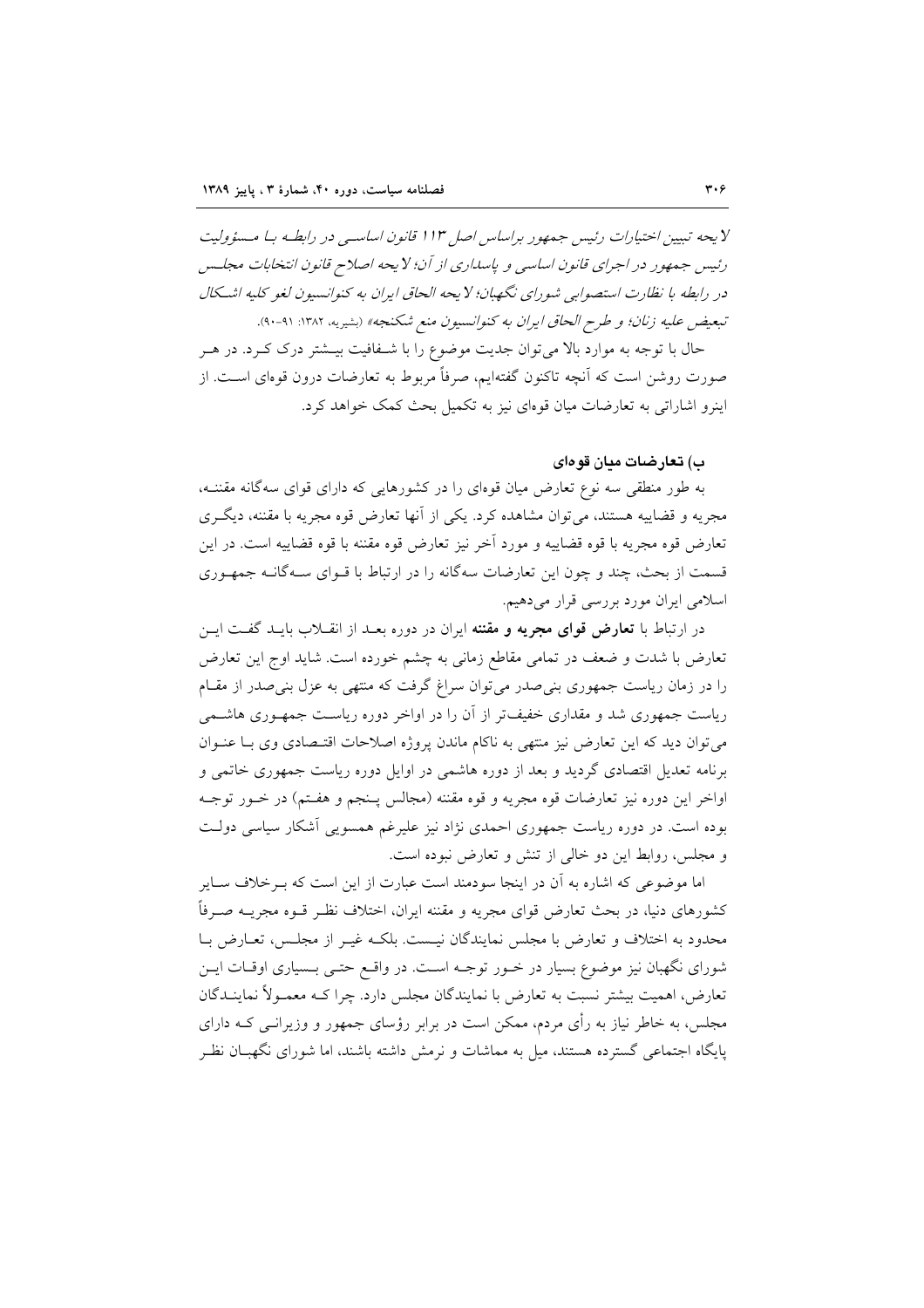به اینکه دغدغه خاص از این جهت نـدارد، در برابـر لـوایح قـوه مجریـه، در صـورت وجـود اختلاف نظر، مقاومت بسیار از خود نشان میدهـد. البتـه تعـارض شـورای نگهبـان بـا دولـت محدود به وتوی لوایح اَن نیست، بلکه مواردی همچون نقض اَرای هیأتهای اجرایی که زیـر نظر وزارت کشور در انتخابات مجلس، شوراها و... تشکیل می شوند را نیز شامل می شود. برای مثال تاکنون صلاحیت صدها نفر که از سوی هیأتهای اجرایی برای نامزد شــدن در انتخابــات مختلف تأیید شدهاند، بنا به دلایل مختلف از سوی شورای نگهبان مردود اعلام شده است. ٰ

مورد بعدی تعارض میان قوهای، چنانکه اشاره کردیم <mark>تعــارض قــوای مجریـــه و قـــضاییه</mark> است. به نظر می رسد غیر از اوایل انقلاب که نوعی عملکرد متعارض میان رئیس جمهور و قسوه قضاییه را به نمایش میگذارد تا سال ۱۳۷٦ تعارض در خور توجهی بـین ایـن دو قـوه وجـود نداشته است. اما بعد از سال ۱۳۷۲ که با روی کار آمدن دولت خاتمی همراه است و بـه ویـژه بعد از سال ۱۳۷۸ که مجلس نیز با قوه مجریه همگام می شـود تـا سـال ۱۳۸٤ کـه پایـان دوره ریاست جمهوری خاتمی است، تعارضاتی مهم بین قوای قـضاییه و مجریــه پدیــدار شــد. ایــن تعارض در حملات لفظی طرفین به عملکرد یکدیگر، محاکمه قضایی افرادی کـه قــوه مجریــه دلیلی برای محاکمه آنها نمیدید، نارضایتیهای قوه مجریـه از نحـوه برخـورد قـوه قـضاییه بـا حوادث کوی دانشگاه تهران در سال ۱۳۷۸، وقایع اردوی دفتر تحکیم وحـدت در خـرمآبـاد، دستگیری شهرداران تهران و موضوع قتلهای زنجیرهای، اخطار قانون اساسی رئیس جمهور بـه قوه قضاییه، پاسـخ منتقدانــه اَن قــوه و همچنــین ناهمــسویی ایــندو قــوه در نــوع برخــورد بــا مطبوعات اصلاح طلب، تجلَّى پيدا كرد. در هر حال هر چند با تغيير دولت اين تعارضات نيز از بین رفت. شاخصهای فوق نشان داد که تعارض بین دو قوه ، در مواردی، از حـد متـداول آن فراتر رفته است (بشيريه: ١٣٨٢:٩٤-٩٢).

نهایتاً سومین نوع تعارض متصور در روابط بین قوای سهگانه، **تعارضــات قــوای مقننــه و** قضاییه است. به نظر می رسد در دوره های اول تـا پـنجم مجلـس شـورای اسـلامی، تعـارض حادی بین این دو قوه پدید نیامده بود. اما با شکل گیری مجلـس شــشم بـین ایــن دو قــوه نیــز تعارضات مهم پدیدار شد. به نحوی که در پارهای موارد قوه قضاییه اقـدام بـه دسـتگیری و پـا بازجویی نمایندگان مجلس نمود. مجلس نیز از انتقـاد و اسـتفاده از امکانـات قـانونی خـویش برعليه قوه قضاييه فرو گذار نكرد. به نوشته يكي از صاحب نظران:

<sup>ٔ</sup> برای مطالعه موارد دیگری از تعارض مراجعه کنید به بشیریه، ۱۳۸۲: ۹۱-۸۶ و همچنین درخصوص عملکرد شورای نگهبان در ارتباط با نظارت بر انتخابات مراجعه كنيد به : تاجزاده، ١٣٨١: ٩–٨.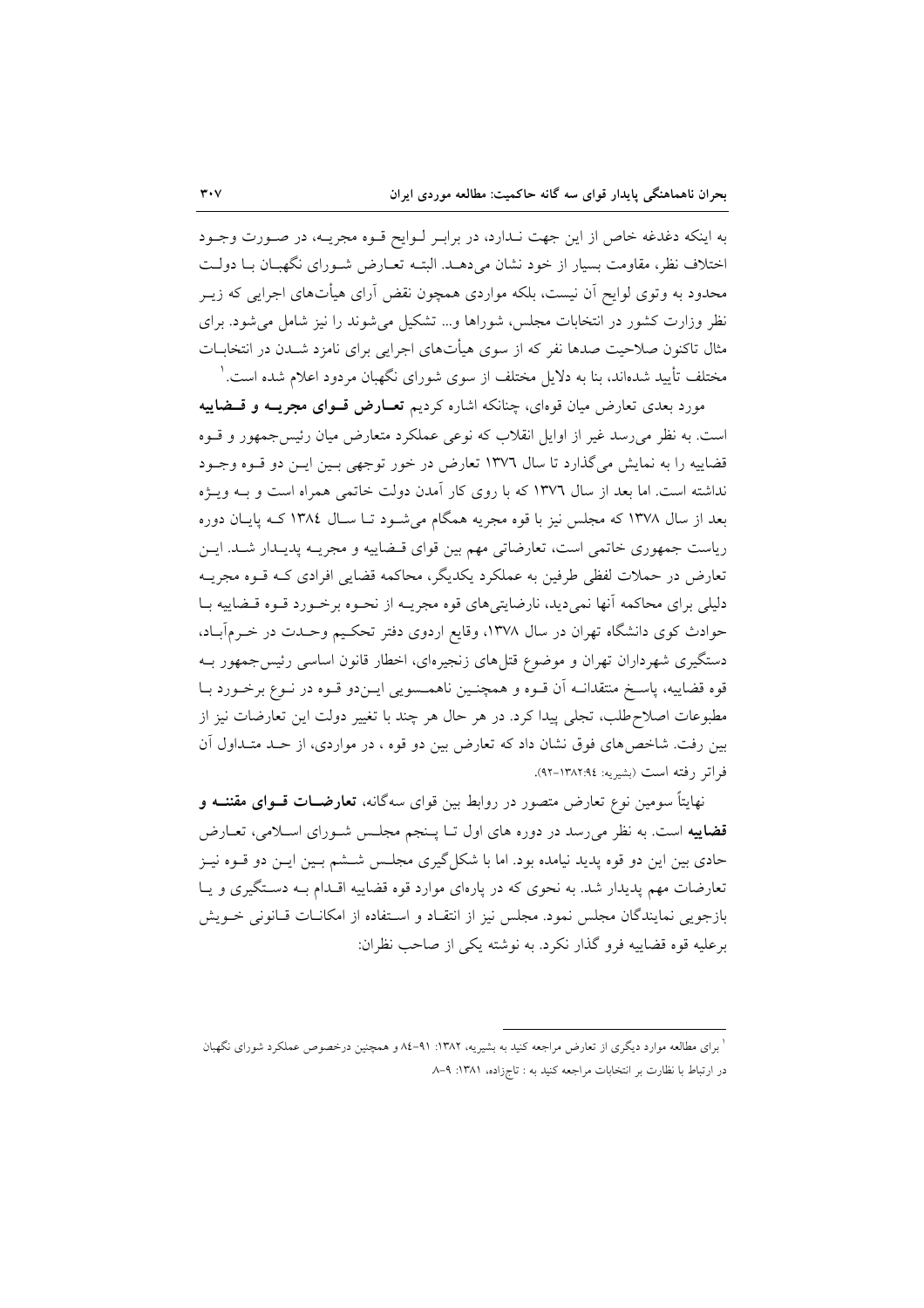«[در ارتباط با تعارض قواي قضاييه و مقننه] مـشهورترين مـورد قـضيه نماينــاه همــاان و حسن وی به اتهام تشویش افکار عمومی بود که به مداخله رئیس مجلس و نهایتـاً دفتـر رهبـر انجاميد... [همچنين] يكي از اختلافاتي كه ميان قوه قضاييه و قوه مقننه در دوران مجلس ششم پیش آمد مسئله انتخاب حقوقدانانی بود که قوه قضاییه به مجلس معرفی که ده بود تبا از بین آنها ۳ نفر به عضویت شورای نگهبان انتخاب شوند. مشکل از آنجیا پیدا شد. کـه هـیچ نـص قانونی درباره امکان عدم انتخاب افراد پیشنهاد شده از جانب نماینیدگان وجیود نیدارد. رئیس قوهقضاییه در مرداد سال ۸۰ ششر نفر را طبق قانون اساسی معرفی کرد اما از بین آنها تنها یک نفر رأی اکثریت لازم را به دست آورد و بقیه رأی نیاوردنــا. نهایتــاً رهبـر از مجمـع تــشخیص مصلحت نظام خواست تا نظر مشورتي خود را درباره انتخاب دو حقوقـلمان مـورد نظـر اعـلام کند. براساس این نظر حقوقدانان بجای آنکه به موجب آیین نامهٔ داخله ،مجلس با رأی اکثریت مطلق انتخاب شوند، براساس اكثريت نسبي انتخاب شدند. بدين سان رأى مجلس در عدم قبول افراد پیشنهاد شده از جانب رئیس قوه قضاییه در واقع براثر شد، زیرا کسب اکثریت نسبی در هر حال ممکن است و بدین سان نقشی که از باب کنترل برای مجلس در قانون اساسی در نظـر گرفته شده بود، عملاً زایل میگردد»(بشیریه،۱۳۸۲: ۹۱-۹۵).

در مجموع ِ آنچه تاکنون در ارتباط با تعارضات درون قوهای و میان قوهای گفتیم، وضعیت شاخص های عملکرد متعارض قوای سه گانه کشور را تا حدودی نشان می دهـد. حـال پرســش این است که آیا این تعارضات از سنخ تعارضات عـادی اسـت و یـا حـاکی از یـک بحـران ناهماهنگی قوای سهگانه کشور است. به نظر میررسد با مقایسه دو شاخص اختـصاصی ً دیگـر بحران ناهماهنگی با وضعیت حاکم بر قوای حاکمیت سیاسی، پاسخ دادن به این سوال آسانتـر خواهد بود.

۳– فقدان سازوکارهای قانونی خروج از بحران

هدف این قسمت از بحث، بررسی ظرفیت سازوکارهای حقوقی نظـام سیاسـی کـشور مـا، برای غلبه بر ناهمـاهنگی هـای موجـود میـان قـوای سـهگانـه و احتـراز از کـشیده شــدن ایــن ناهماهنگی به سـوی یـک بحـران جـلـتی اسـت. همچنـین بایـد یـادآوری کـرد کـه براسـاس بررسیهای به عمل آمده و برمبنای تجربـه کـشورهای مختلـف، مناسـبتـرین سـازوکار حـل اختلافات، پذیرش داوری مردم در این خصوص است و با اتخاذ ایــن ســازوکار مــیتـوان، بــر بسیاری از بحرانها غلبه نمود. حال با این چشمانـداز نظـری کوشــش خــود را بــرای ارزیــابی وضعیت این سازوکارها در ایران آغاز می کنیم.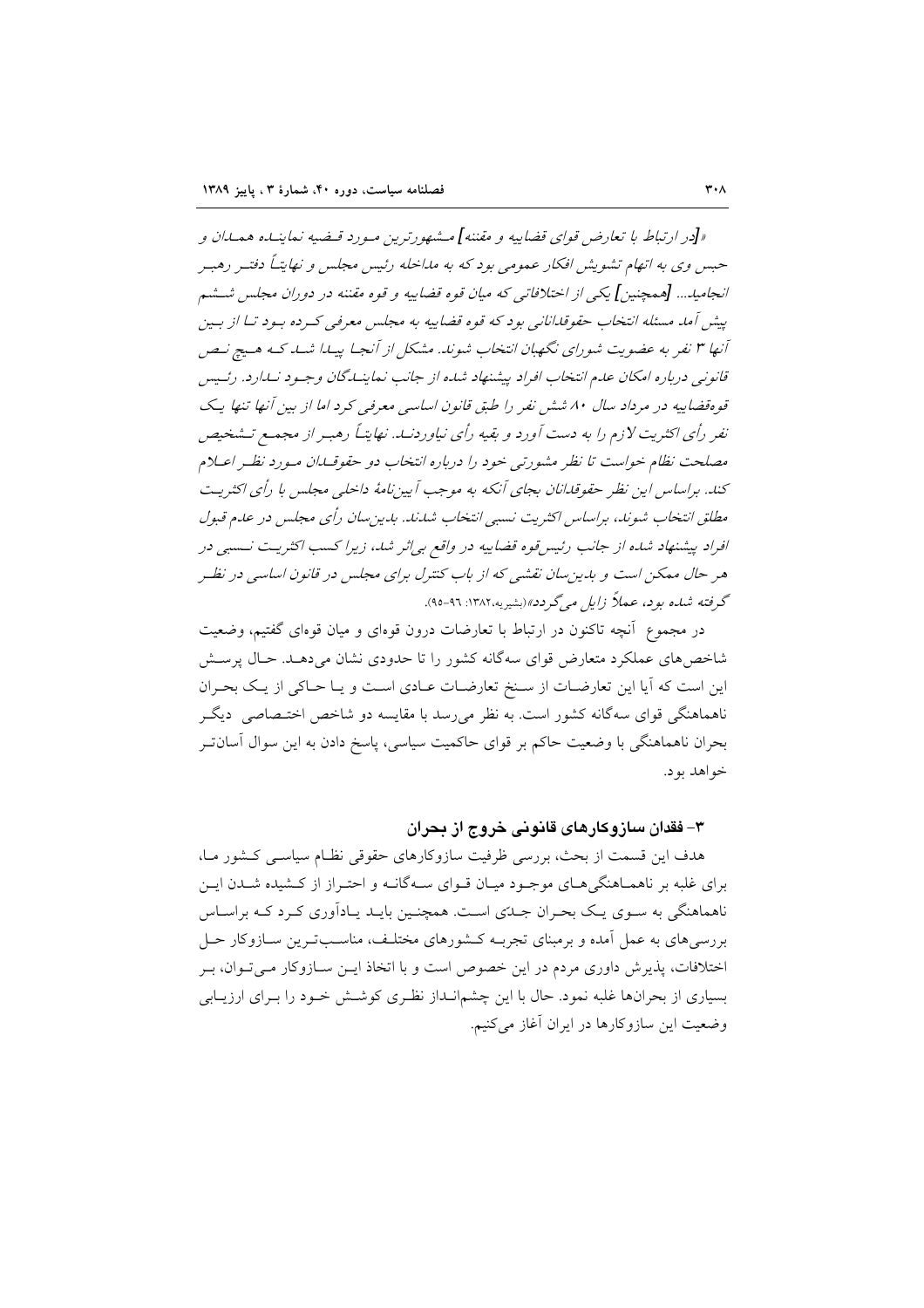نخستین نکتهای که در این عرصه جلب توجه میکند، توجه تدوین کنندگان قانون اساسی به ضرورت «تنظیم روابط قوای سهگانه» است. در قانون اساسی مصوب ۱۳۵۸ مـسؤولیت ایـن امر برعهده رئيس جمهور نهاده شده بود (اصل يكصد و سيزدهم سابق). اما در بازنگري قــانون اساسی در سال ۱۳٦۸، این موضوع تحت عنوان «حل اختلاف و تنظیم روابط قـوای سـهگانــه» (بند ۷ اصل یکصد و دهم) جزو صلاحیتهای مقام رهبری قـرار گرفـت (ماشـمی، ۱۳۸۰: ۷۳-۷۲). اما باید همین جا یادآوری نمود که به نظر صاحب ظران حقوق اساسی، انجام این کار، بایــد بــا رعایت اصول دیگر قانون اساسی که حاکم بر قوای مزبور است، صورت گیرد (ماشمی، ۱۳۸۰: ۷۳). بنابراین، می توان گفت هر چند دربادی امر به نظر می آید که سازوکار لازم بـرای حـل و فــصل اختلافات قوای سهگانه و پرهیز از بروز بحران در این عرصه وجود دارد، اما با تأمـل مـی تـوان دریافت که این سازوکار، در نهایت قادر به حل بسیاری از اختلافات قوای سهگانـه حـداقل در شکل مطلوب آن نخواهد بود.

از مدعای فوق میتوان این گونه دفاع کرد که اولاً ، اختیارات لازم بــرای مقــام رهبــری در جهت حل و فصل اساسی اختلافات مورد بحث، در قانون اساسی پیش بینی نشده اسـت. مـثلاً می توان پرسید آیا رهبری می تواند رأساً رئیس جمهور را عزل کند؟ یا اینکه آیا او می تواند رأی به انحلال قوه مقننه بدهد؟ و آيا رهبري ميتواند انتخابات زود هنگام برگزار كند؟ و غيره. ثانياً، باید گفت، نظر به اینکه بیشترین نفع یا ضرر اختلاف یا هماهنگی قوا، متوجه مردم خواهد بود، آیا بهتر نیست داوری نهایی این اختلافات بر عهده خود مردم باشـد؟ و نهایتـاً اینکـه مـیتـوان پرسید آیا سازوکار موجود، عملاً قادر به حل و فصل اختلافـات درون قــوهای و بــرون قــوهای موجود بوده است یا خیر؟

پاسخ سوالات بالا به نظر مـی(سـد نارسـایی سـازوکار موجـود در ایــن عرصــه را أشــکار می سازد. در واقع بحث بر سر حذف این مسؤولیت، از سلسله اختیـارات و وظـایف رهبـری نیست، بلکه مقصود تکمیل این سازوکار و افـزایش کـاراًیی آن اسـت. بـه ویـژه درخـصوص مشکلات عملی این سازوکار می توان به این نکته اشاره کرد که در مواردی قـوای سـهگانــه در حد انتظار از داوری رهبری درخصوص موضوعات مبتلا به استقبال و یا متابعت نکردهانــد. بــه عنوان مثال در این عرصه می توان به توصیه رهبری به شورای نگهبان مبنی بر تأمین نظر رئـیس جمهور و رئیس مجلس در بررسی صلاحیت کاندیداهای انتخابات مجلس هفتم اشاره کرد، که در حد مورد انتظار از سوی آن شورا مورد تبعیت واقع نگردید.

در هر حال بعد ازاشاره به سازوكار اصلي پيش بيني شـده در قـانون اساسـي بـراي تنظـيم روابط قـوا، نوبـت بررسـى سـازوكارهاى تكميلـى اسـت. در ايـن خـصوص ابتـدا بايـد بـه سازوکارهایی اشاره کرد که برای غلبه بر ناهماهنگیهای درون قوهای پیش بینی شده است. در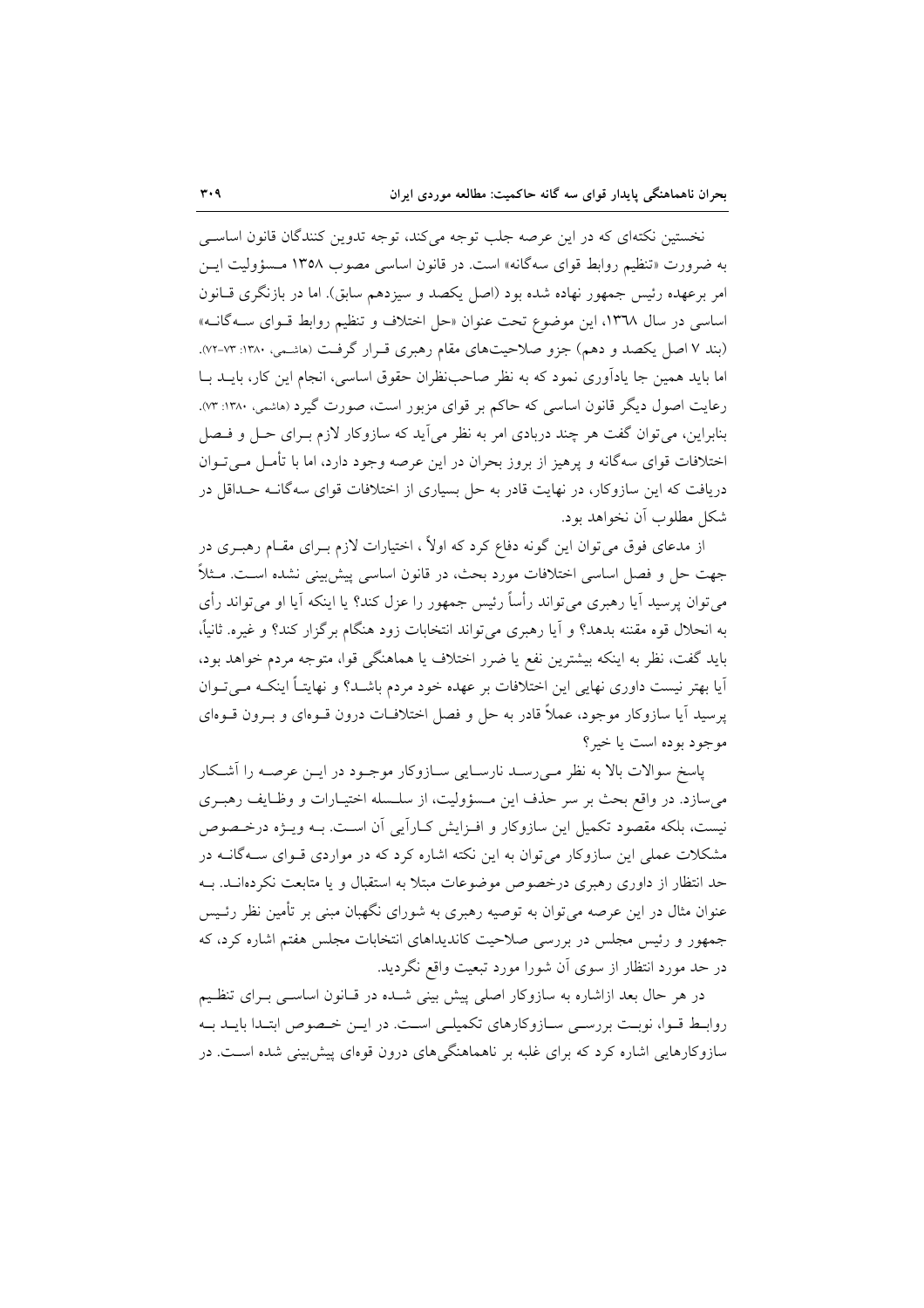این زمینه به تناسب اینکه مصادیق برجسته تعارضات درون قوءای، عبارت از تعارضات رئـیس جمهور و نخستوزیر و ناهماهنگیهای مجلس شورای اسلامی و شورای نگهبان ببوده است، به سازوکارهایی که در این زمینه اندیشیده شده است، اشاره می شود.

چنانکـه مـی دانـیم در بـازنگری قـانون اساسـی در سـال ١٣٦٨، اساسـاً بـا حـذف پــست نخستوزیری تعارض اول، منتفی به انتفای موضوع شد. اما درخصوص تعارض دوم، با توجه به اینکه در جریان بازنگری مجال پیش بینی سازوکاری برای حل و فصل ایـن موضـوع فـراهم آمده بود، مقرر شد نهادی به نام مجمع تشخیص مصلحت نظـام تـشکیل شـده و درخـصوص اختلافات مجلس و شورای نگهبان داوری نماید (اصل یکصد و دوازدهم). اما با توجه به اینکه این مجمع براساس اصل ۱۱۲ به دستور رهبری تشکیل شده و اعضای ثابت و متغیـر آن نیــز از سوی مقام مزبور تعیین می شود، در حقیقت حل و فصل دعاوی مجلس و شـورای نگهبــان، در نهایت امر، به مقام رهبری واگذار شده است. به همین لحاظ نیز نقطه نظراتی که برای دفــاع از ضرورت اصلاح و تکمیل سازوکار ارجاع داوری به مقــام رهبــری در ســطور قبــل گفتــیم، در همین جا نیز قابل طرح است. از همین رو ضمن پرهیز از تکـرار، تأکیـد مـیکنـیم کـه هرگـاه سازوکار مناسبتر برای این موضوع پیش بینی شود، در حل و رفع اختلاف مجلس و شـورای نگهبان مؤثرتر عمل خواهد کرد.

حال نوبت ارزیابی سازوکارهای حل و فصل اختلافات میان قوهای است. در ارتباط با شت اول این اختلافات یعنی تعارض قـوای مجریـه و مقننـه (شـامل مجلـس و شـورای نگهبـان)، سازوکار موجود، ناظر بر ضرورت عمل براساس رأى قوه مقننه است. چرا که قانون اساسى بــا در نظر گرفتن ضرورت کــسب رأى اعتمــاد از مجلــس بــراى وزيــران، اعطــاى حــق ســؤال و استیضاح از اعضای کابینه برای مجلس، پذیرش حق نظارت بـر کلیــه مـصوبات دولـت، حـق تحقیق و تفحص مجلس، حق رسیدگی به شکایات مردم از قوه مجریه در کمیسیون اصل نـود، نظارت بر نحوه اجرای قانون بودجه از طریق دیوان محاسبات کشور، حق صدور رأی به عــدم كفايت سياسي رئيس جمهور و مهمتر از همه الزام دولت به اجـراي قـوانين مـصوب مجلـس، شرایطی پدید آورده است که هرگاه در موضوعی اختلاف بـین قـوای مقننـه و مجریــه وجــود داشته باشد، مجلس می تواند با استفاده از امکانات حقوقی و قانونی خود دولت را موظف بـه متابعت از نظر مجلس نماید (بشیریه ۱۳۸۲: ۷۹-۷۵). این سازوکار روشن است کـه عادلانـه نیـست. چرا که قوه مجریه را در برابر مجلس، به شدت تضعیف می کند.

سازوکار فعلی در رابطه بین دو قوه مورد بررسی، در حقیقت امکـان سیاسـی لازم را بـرای مجلس در جهت متوقف ساختن برنامههای قوه مجریه فراهم نموده است و چنانکه در قـسمت بعدی بحث خواهیم دید، این امر دارای تبعات منفی بسیار مهم برای کشور است. البتـه تفـوق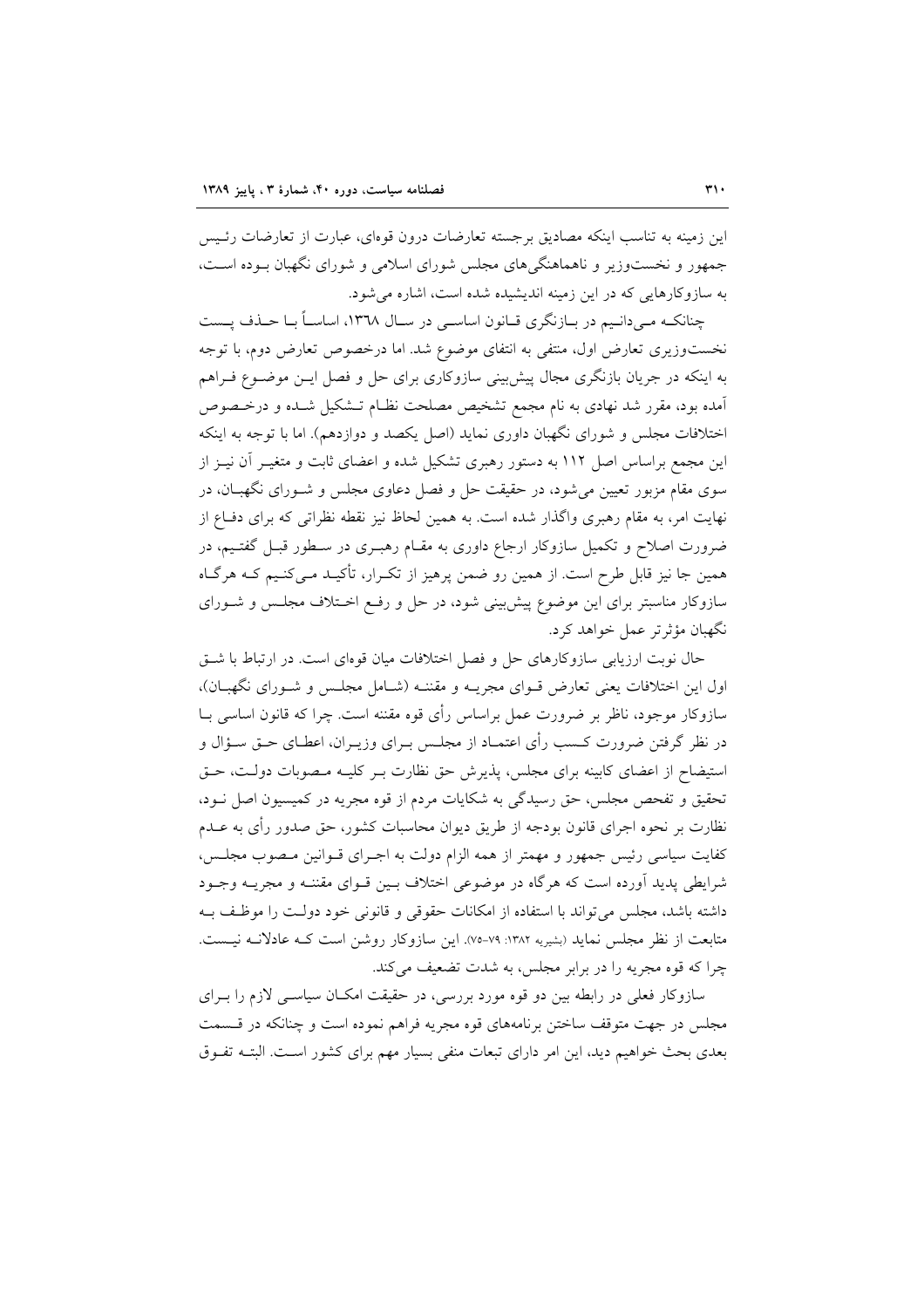قوه مقننه بر قوه مجریه به همین امر خلاصه نمی شود، چرا که بخش دیگری از قوه مقننه، یعنی شورای نگهبان نیز در صورت پیدایش اختلاف در حوزههای کار مشترک با قوه مجریه، قادر به تحمیل نظر خویش به قوه مجریه است. نمونه بارز ایـن امـر، در دورههـای مختلـف انتخابــات تجربه شده است. چرا که هیأتهای نظـارت شـورای نگهبـان، در مرتبـه بـالاتر و قـویتـر در مقایسه با هیأتهای اجرایی انتخابات که زیرنظر وزارت کشور تشکیل می شوند، قرار گرفتهانــد و رأى أنها براى هيأتهاى اجرايي الزامآور است، در حالي كـه بـالعكس قـضيه بـه هـيچ وجـه صادق نیست (ماشمی، ۱۳۸۰: ۲۰۲ـ-۲۰۳). در هر صورت نقص سازوکار فعلی چندان نیازی به بحث طولانی ندارد و اصلاح و تکمیل آن برای بهبود روابط قوای مقننه و مجریــه ضــروری بــه نظــر مى رسد.

شق دوم، تعارضات ميان قوهاي تعارضات قوه مجريه با قوه قضاييه است. در همـين مـورد نیز قوه مجریه در مرتبه فروتر قرار گرفته است. به نحوی که هرگاه قوه قضاییه به لحاظ سیاسی دیدگاهی مخالف نسبت به دولت داشته باشند، به انحای مختلف می تواند، اجرای سیاستهای دولت را با دشواری مواجه کند. البته تذکر این نکته مفید است که در اکثر کـشورهای پیــشرفته قوه قضاییه در عین حال که حق رسیدگی به اتهامات مقامات اجرایـی را دارد، از اقـدام متقابـل آنها مصونیت دارد و این امر در واقع به دلیل ضرورت اجرای عدالت به طور برابر برای همگان فارغ از ترس و نگرانی از پیامدهای اجرای عدالت است. اما نکته مهم ایــن اسـت کــه در ایــن کشورها سازوکارهایی اندیشیده شده است که شائبه انجام عمل سیاسی از سـوی قـوه قـضاییه، پدید نیاید. همچنین با پیش بینی حضور هیأت منصفه در محاکمـات، رعایـت اصـول دادرســی منصفانه، تفاوتگذاری بین جرایم عادی و سیاسی، جلوگیری از عزل و نصب مقامات قبضایی از سوی مقامات اجرایی و... تلاش شده است فردی به دلایل واهی بـه محکومیـت و مجـازات گرفتار نیاید. اما پیش بینی این سازوکارها در نظام حقوقی ما هنوز از استحکام لازم برخوردار نیست. به همین لحاظ ممکن است در مواردی قوه مجریه از همین طریق در برابر اقدامات قـوه قضاييه، آسيب بپذيرد.

البته ذکر مطالب فوق به معنی غفلت از این نکته نیست که رئیس جمهور مطابق اصل ۱۱۳ قانون اساسی بعد از مقام رهبری عالی ترین مقام رسمی کشور است و مهمتـر از همـه مـسئول اجرای قانون اساسی است و به همین لحاظ قادر است بــه قــوای دیگــر در صــورت تخطــی از موازین قانون اساسی اخطار صادر کند. اما نکته اینجاست که هرگاه بـه اخطـار رئـیس جمهـور اعتنایی نشود، وی فاقد هرگونه ابزاری برای وادار ساختن مقام خاطی به تسلیم در برابر قـانون است و این در حالی است که هرگاه قوه قضاییه رئیس جمهور را محاکمه و بـه تخلـف وی از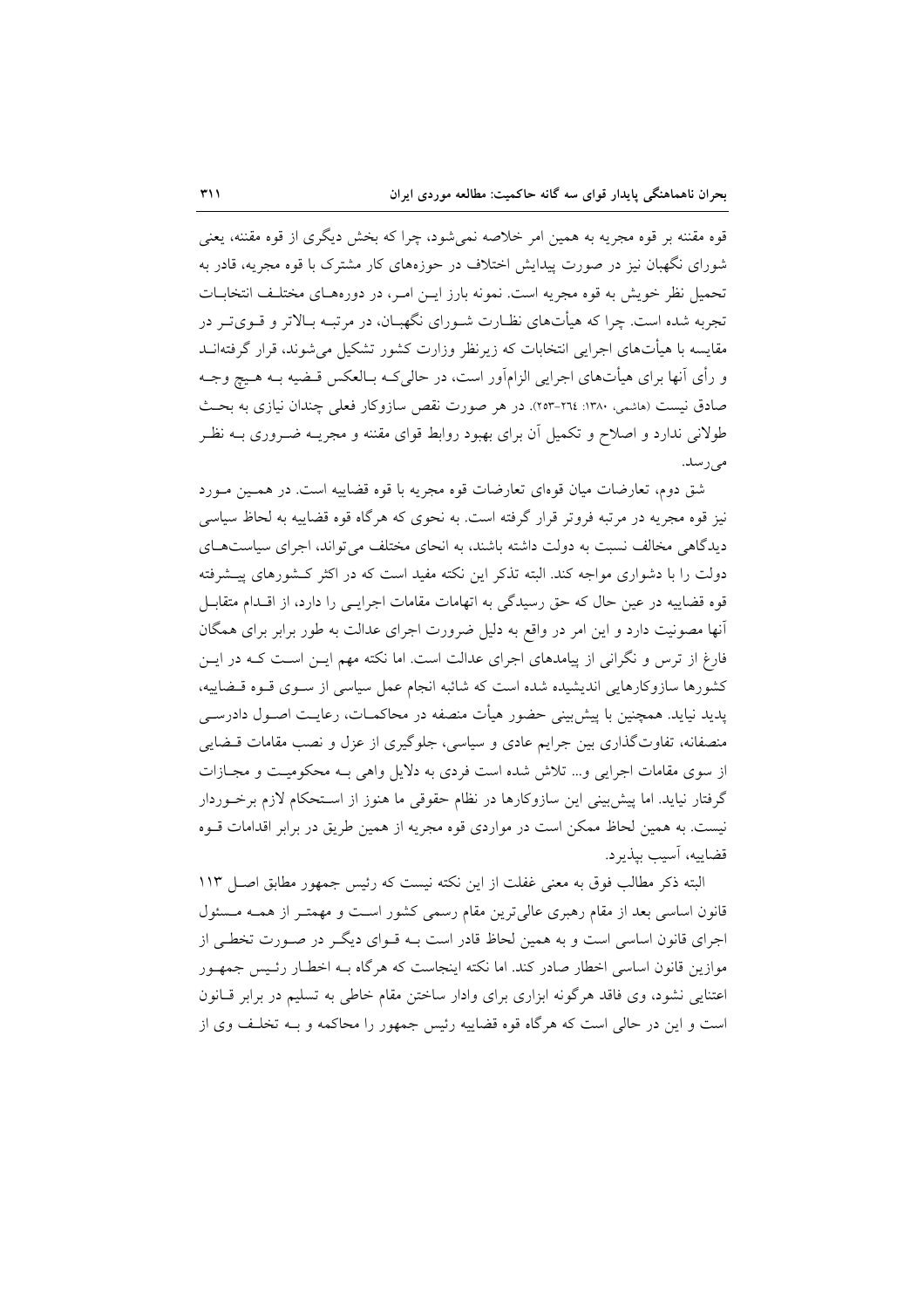وظايف قانوني حكم صادر كند، مطابق بند دهم اصل ١١٩ قانون اساسي، اين امر به عزل رئيس جمهور منتهى خواهد شد.

نهايتاً در خصوص شق سوم تعارضات ميان قوهاي يعني تعارض قوه قــضاييه و قــوه مقننــه بايد گفت، هرگاه اختلافي در ميان اين دو قوه بروز كند، بـسته بـه ماهيـت اخـتلاف، ســازوكار پیش بینی شده متفاوت است. عموماً در حوزه قوانین، مجلس در جایگــاهی بــالاتر قــرار گرفتــه است. چرا که در یک وضعیت فرضی، هرگاه قوه قضاییه به قـانون خـاص کـه در مجلـس بـه تصويب رسيده است، اعتقادي نداشته باشد، على رغم ميل خويش موظف خواهـد بـود، قـانون مورد نظر را اجرا كند. اما در حوزه نظارت بر اجراي قانون قوه قضاييه در مرتبـهٔ فراتـر نـسبت به قوه مقننه قرار گرفته است. در واقع هر چند مجلس نیز بر اجرای قــوانین نظـارت دارد و در این عرصه از حق تحقیق و تفحص نیز برخوردار است، ولی ضمانت اجرای آرای مجلـس، بـه طور طبیعی باید از طریق قوه قضاییه عملی شود و این در حالی است که قوه قــضاییه در شــأن نظارتی خود، هرگاه تخلف از قوانین را مثلاً از سوی نمایندگان مجلس مشاهده نماید، با لحاظ مقررات ویژهای که در این عرصه محل طرح دارد، قادر است اقـدام بـه احـضار، بـازجویی و محاكمه فرد يا افراد متخلف نموده و به خاطر تخطى از قانون، مجازات لازمه را تعيين نمايد.

حال با به دست آمدن تصویری از وضعیت سازوکارهای حقوقی حـل و فـصل اختلافـات قوای سه گانه، زمینه لازم برای ارزیابی وضعیت روابط قوای سه گانه جمهوری اسلامی ایـران، از حیث میزان انطباق یا عدم انطباق با اَخـرین شـاخص بحـران ناهمـاهنگی قـوای ســه گانــه حاكميتي، فراهم أمده است. قسمت بعدي بحث، به طرح و بررسـي همـين مطلـب اختـصاص دار د.

## ۴– اختلال در کارکردهای نظام سیاسی

براساس تعریفی که از بحران ناهماهنگی پایدار ارائه کردهایم، به نظر میرسد، شاخصی ک بیش از همه در خدمت اثبات پیدایش وضعیت بحرانی است، همین شاخص یعنی پدید آمــدن اختلال در کارکردهای نظام سیاسی است. چرا که ممکن است عملکرد متعارض وجـود داشـته باشد و سازوکارها هم واجد ایراد باشند، اما کارکرد سیستم اختلالی را نشان ندهد. بدیهی است کـه در ايــن صــورت ناهمــاهنگيهــاي پديــد اَمــده، از نــوع ناهمــاهنگيهــاي گــذرا اســت و سازوکارهای حل و فصل بحران واجد ایراد اساسی نیست. اما ظهور شـاخص مـورد بحـث در این قسمت، نشانگر حدوث بحران است و در صورت عـدم مهـار آن ممکـن اسـت خـسارات جبران نایذیری را یدید آورد.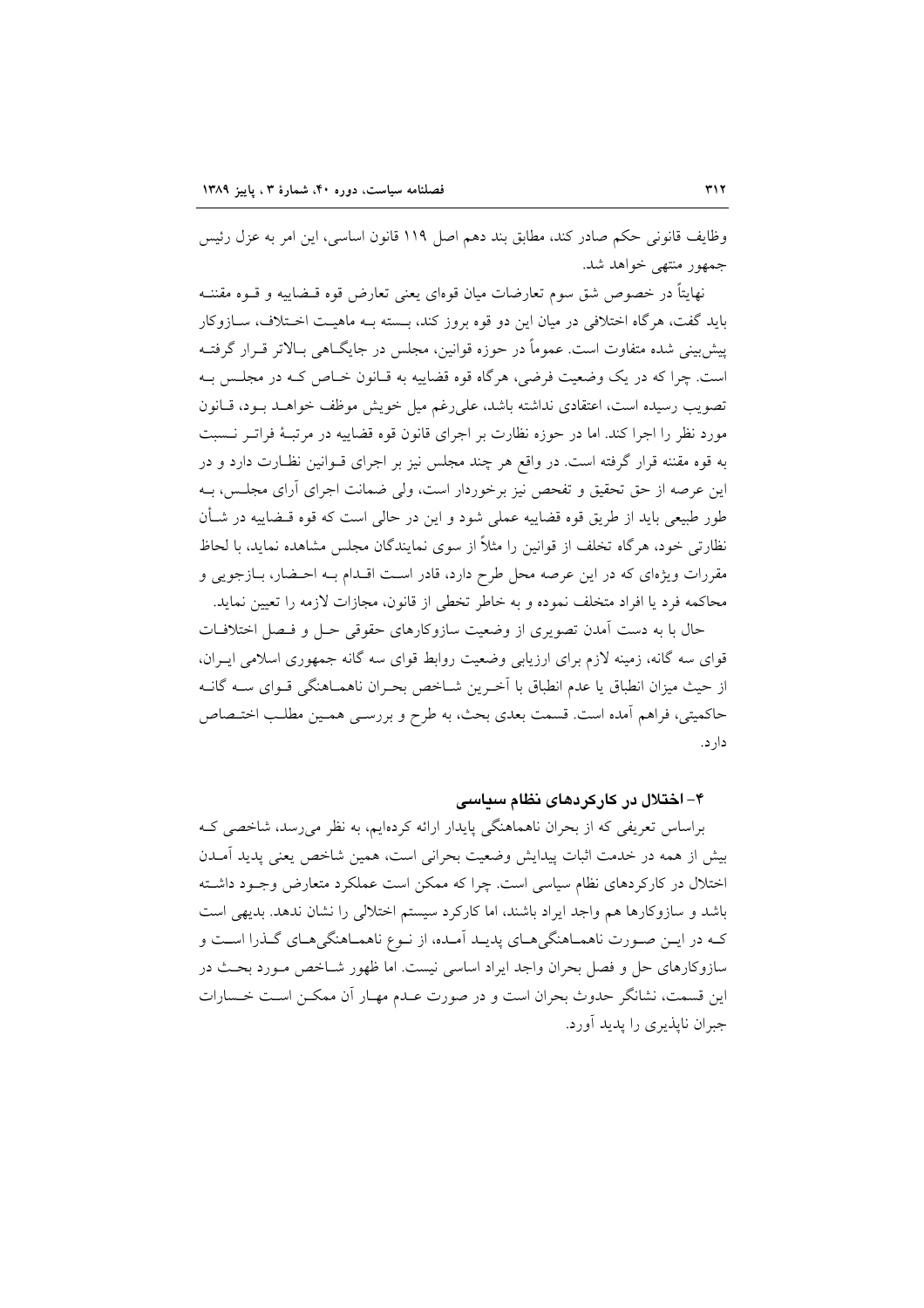با همین دید در خصوص ایران باید گفت در حوزه تعارضات درون قــوهای، چنانکــه قــبلاً گفتهایم اختلافات رئیس جمهـور و نخـستوزیـر در دوره پـیش از بـازنگری قــانون اساســی، انتخاب وزير براي انجام بهينه وظايف وزارتخانهها را با مشكل مواجـه سـاخت. حتـى مـشكل تعیین وزیر، برای وزارت امور خارجه در دوره بنی صدر هیچگاه حل نشد. در دوره بعد از بنی صدر نیز، انتخاب وزیر همواره یکی از مشکلات دولت بود و ناگفته پیداست که نبود وزیــر در کارکرد وزارتخانه اختلال انگیز است.

اختلافات مجلس و شورای نگهبان نیز به نظر میرسد بیشترین تأثیر خود را در دوره ششم مجلس شورای اسلامی بر جای گذاشت و کارکرد مجلسی را که عنـوان «مجلـس اصـلاحات» گرفته بود، مختل نمود. مجلس اصلاحات پیشبرد پروژه توسعه سیاسی را در دستور کIر خــود قرار داده بود. در حالی که شورای نگهبان با توجه به مخـالفتی کـه بـا ایــن پــروژه داشــت، بــا مصوباتی که در خدمت انجام این پروژه بودند، به عناوین مختلـف مخالفـت نمـود و بــه ایــن ترتیب یکی از کارکردهای نظام سیاسی کـه بـسترسازی بـرای توسـعه کـشور در عرصـههـای مختلف است، دچار اختلال گشت.

در خصوص حوزه تعارضات میان قوهای نیز باید گفت روابطی که در بین قوای مجریــه و مقننه به شرحی که در صفحات قبلی دیدیم، شکل گرفت باعث بـروز مـشکلات جـدی در کارکردهای قوه مجریه شد. در دوره قبـل از بـازنگری چنانکـه اشـاره کـردهایـم ریـشه اصـلـی اختلافات بین رئیس جمهور و نخستوزیر، در عدم همکاری قوه مقننه بـا رئـیس جمهـور در دادن رأی اعتماد به نخست وزیر همسو با وی بود و در دوره بعد از بازنگری هرگاه قوه مقننــه اختلافي با قوه مجريه داشت، اين امر موجب ناتواني قوه مجريه، در عمل بـه وظـايف خــويش می شد. در دوره ریاست جمهوری هاشمی عدم همکاری مجلس با کابینـه وی، در کنـار سـایر عواملی که در این عرصه نقش آفرینی کرد، سیاستهای تعـدیل اقتـصادی وی را بـا شکـست مواجه ساخت و در دوره خاتمی، بخش دوم قوه مقننه یعنی شورای نگهبان برای سیاستهای دولت مشکلات جدی به وجود اَورد. شورای نگهبان در برابر لـوایحی کـه دولـت خــاتمی بــا هدف مردمسالارانه کردن مناسبات اجتماعی و سیاسی کشور ارائه کرد، مقاومت کـرد و دولـت را از داشتن ابزارهای قانونی لازم برای عمل به شـعارهای خــویش محـروم ســاخت. در واقــع دولت در حفاظت از آزادی مطبوعات، امنیت اجتماعات، جلـوگیری از نقـض قـانون اساسـی، حفظ نظم اجتماعی و امثال این موارد که از جمله بارزترین کارکردهای دولت است، به خـاطر عدم امکان تعامل بهینه با شورای نگهبان، با مشکلات بسیار جدی مواجه گشت.

معروف ترین لوایح دولت خاتمی در این عرصه، لـوایح دو گانـهای بـود کـه یکـی از آنهـا عبارت از لایحه تبیین اختیارات رئیس جمهور براساس اصل ۱۱۳ قبانون اساسبی در رابطـه بــا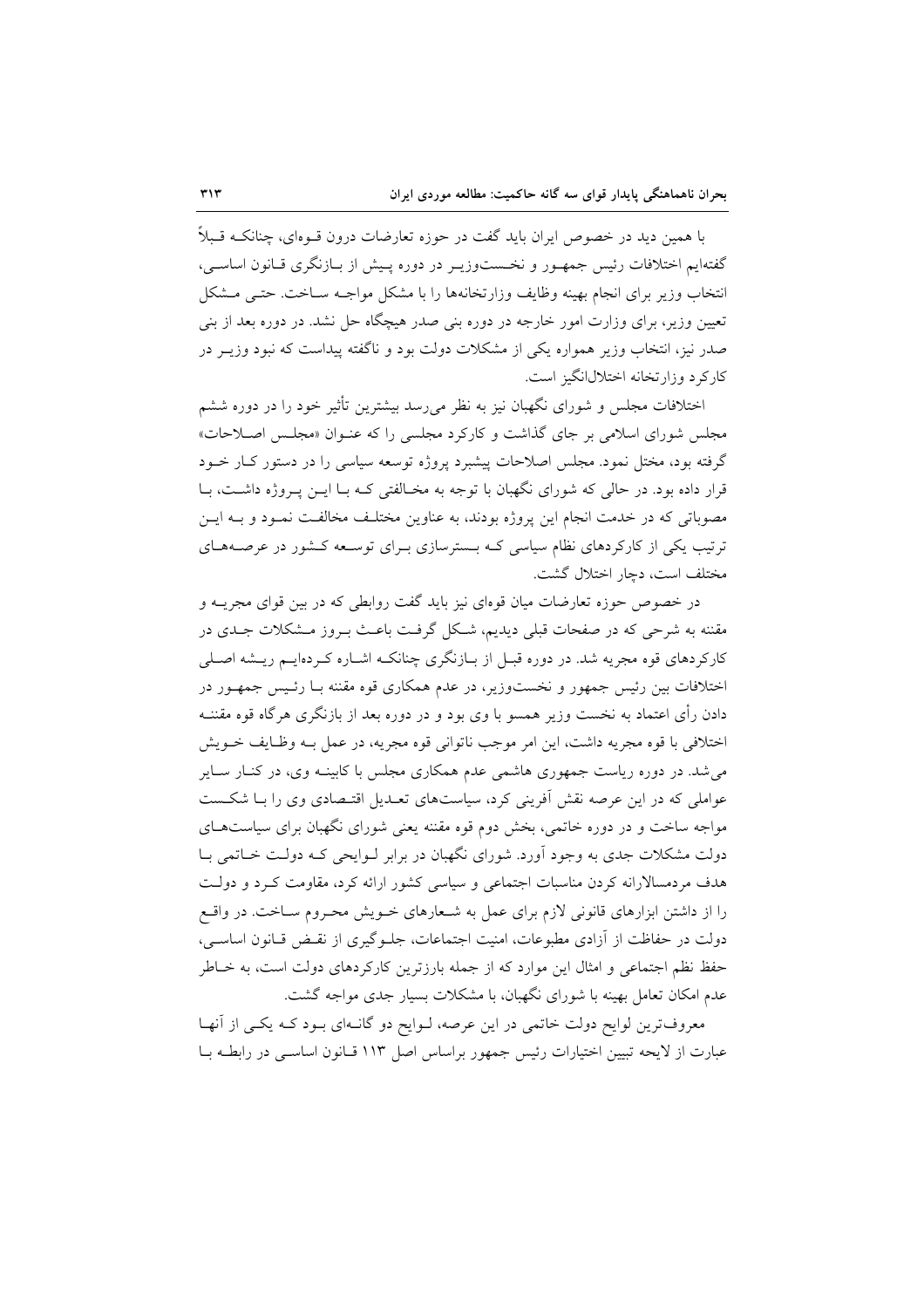مسؤولیت رئیس جمهور در اجرای قانون اساسـی و پاسـداری از آن و دیگـری لایحـه اصـلاح قانون انتخابات مجلس در رابطه با نظارت استصوابی شورای نگهبـان بـود. لایحـه اول بـا ایــن هدف تهیه شده بود که هرگاه رئیس جمهور مطابق اصل ۱۱۳ قانون اساسی به فرد یا نهادی در ارتباط با نقض قانون اساسی اخطار دهد، این اخطار ضمانت اجرایی و تأثیر عملی داشته باشد. این لایحه در واقع از این جهت محل طرح یافت که تذکّرات خاتمی به عنوان رئـیس جمهـور به قوه قضاییه هیچگونه تأثیری در بر نداشت و لایحـه مزبــور مــیخواســت ســازوکار حقــوقی خاص برای معنادار شدن مسؤولیت رئیس جمهور در اجرای قانون اساسی تدارک ببیند. لایحـه دوم نیز در واقع برای صیانت از حقوق شهروندی افرادی تهیه شده بود که به هنگام نامزد شدن در انتخابات، از سوی شورای نگهبـان بــدون هیچگونــه دلیــل روشــن و صــرفأ بــا مــدعیات و اتهاماتی که در هیچ محکمهای به اثبات نرسیده بود، رد صلاحیت می شدند. این هر دو لایحـه با مخالفت شورای نگهبان مواجه شدند و با توجه به اینکه امیدی بـه تـصویب آنهـا در مجمـع تشخیص مصلحت نظام نیز وجود نداشت، دولت خاتمی، این دو لایحه را مسترد کرد.

طرح این دو لایحه نشان از وجود مشکلاتی اساسی برای قوه مجریه، در عمل بـه وظـایف خویش داشت و رد آنها نیز تداوم مشکلات کارکردی برای نظام سیاسی را به نمایش گذارد.

اما درخصوص روابطی که بین قوه مجریه و قوه قضاییه شکل گرفت نیز باید گفت پیامـد این روابط نیز که در صفحات قبلی توضیح داده شد، عبارت از ایجـاد اخـتلال در کارکردهـای نظام سیاسی بود. من باب نمونه میتوان گفت تحت تأثیر فضایی که تحولات قــوه مجریــه، در دوره بعد از دوم خرداد ۱۳۷۲، ایجاد کرد، نشریات زیادی مجال ظهور و گـسترش یافتنــد. امــا اقدام قوه قضاییه در توقیف آنها، این نکته را آشکار کرد که کارکرد نظام در عرصه حراست از آزادیهای سیاسی و مـدنی دچـار اخـتلال اسـت. چـرا کـه در ایـن دوره کوتـاه نــشریات و روزنامههایی همچون جامعه، توس، آفتابگردان، جامعه سالم، عصر ما، صبح، آدینه، زن، نــشاط، صبح امروز، خرداد، سلام، صبح آزادگان، مشارکت، فتح، ایــران فــردا، گــزارش روز، آزاد، پیــام آزادي، آبان، آريا، آفتاب امروز، اخبار اقتصاد، هم ميهن، بيان، توانا، آفتاب، وقايع اتفاقيــه، اقبــال و برخي ديگر توقيف و تعطيل شدند (بشيريه، ١٣٨٢: ٩٤).

در ارتباط با روابط قوه مقننه و قوه قضاییه نیز به نظر می رسد، در مواردی که قـوه قـضاییه برخلاف موازین مردمسالارانه، برای نمایندگان مجلس مشکلاتی پدید آورده و فـضای سیاســی را به سمت و سویی هدایت کرده است که آزادی نمایندگان در اظهـارنظر و نقـد عملکردهـا و غیره محدود شود، کارکردهای نظام سیاسی کشور در زمینه توسعه سیاسی، امنیت و آزادی بــا مشکلاتی مواجه شده است.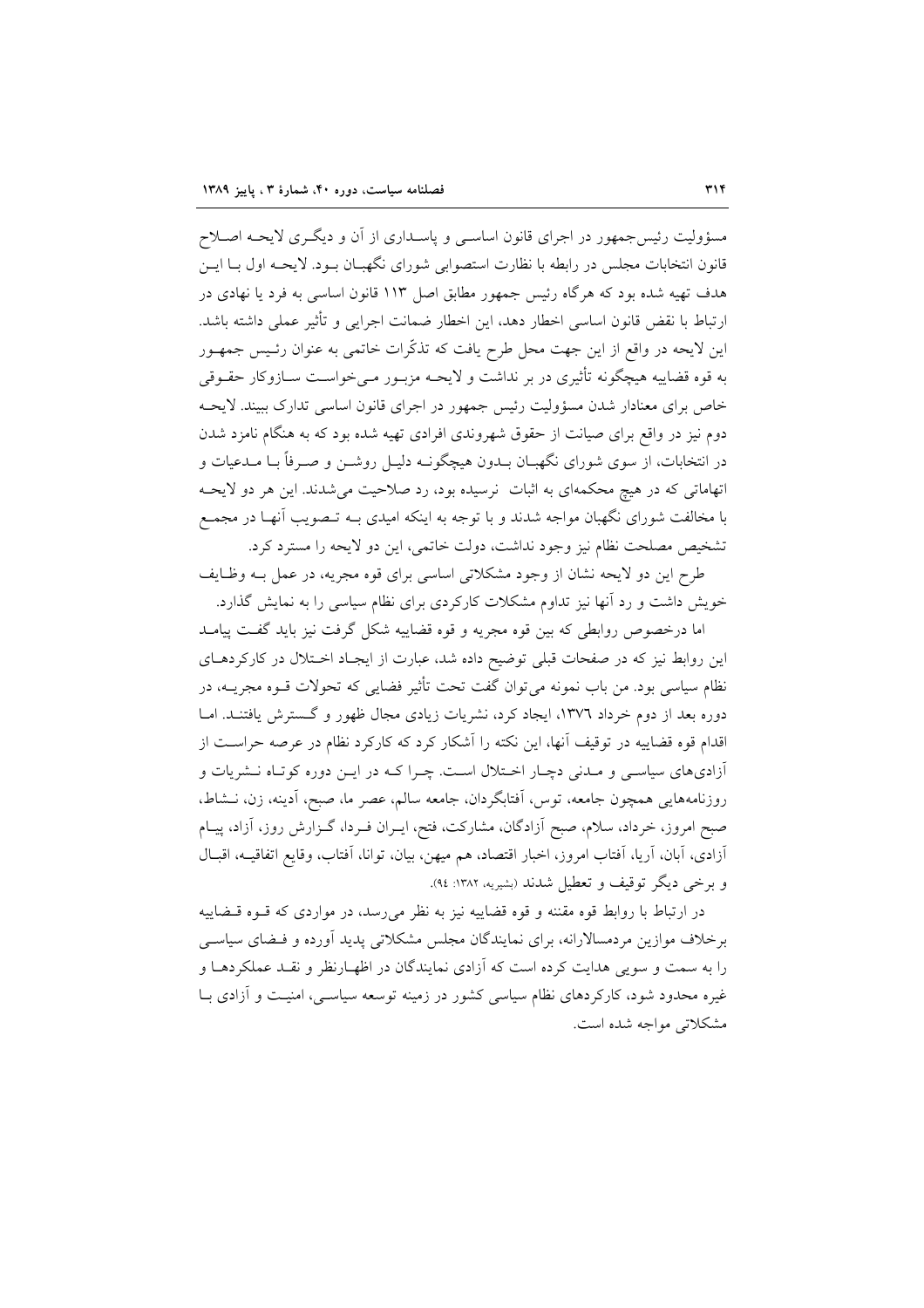توضيحاً بايد گفت مطابق اصل ٨٦ قانون اساسي «نمايندگان مجلس در مقام ايفاي وظـايف نمایندگی در اظهارنظر و رأی خود کاملاً آزادند و نمی تـوان آنهـا را بــه سـبب نظراتــی کــه در مجلس اظهار کردهاند یا آرایی که در مقام ایفای وظـایف نماینــدگی خــود دادهانــد تعقیــب یــا توقيف كرد». پيش بيني اين اصل در واقع از آن جهت است كه «شغل نمايندگي... [، نمايندگان] را در موقعیت خاص اجتماعی و متمایز از سایر افراد جامعــه قــرار مــی۵هــد. وظیفــه خطیــر و سرنوشتساز نمایندگی و نقش سیاسی نماینـدگان، در تعیـین و یـا تغییـر حقـوق و تکـالیف شهروندان و اقتدار مؤثر آنان بر منافع اقشار مختلف و حتى بر مقامات عالى قـوه مجريــه، ايــن گروه را همواره با بغض و کینه و نیرنگ دیگران مواجه می سازد" (هاشمی، ۱۳۸۰: ۱۲۶). از ایــن رو در صورتی که نمایندگان از حقوق ویژهای تحت عنوان «مصونیت پارلمانی» برخوردار نباشـند، احراز وظایف نمایندگی با مشکل مواجه خواهد شد. در واقع اصل ۸٦ علی القاعده می بایـست موجبات امنیت خاطر برگزیدگان ملت را در ایفای وظیفه خطیر نمایندگی که ناظر بـر حفـظ و حراست از منافع مردم است، فراهم آورد (هاشمي،١٣٨٠: ١٢٤). اما عدم اعتناى كافي به اين اصـل از سوی قوه قضاییه در دوره ششم مجلس شورای اسلامی بـه نظـر مـیرسـد کارکردهـای نظـام سیاسی را به طریق غیرمستقیم ، با اشکالاتی مواجه ساخت که تفصیل آن در حـد فرصـت ایـن پژوهش نمی گنجد. در هر حال با نگاهی به اَنچه گفته شد می توان نتیجه گرفت کـه شـاخص اختلال در کارکردهای نظام سیاسی نیز به عنوان آخرین شاخص «بحران ناهماهنگی پایــدار در روابط قوای سه گانه» در وضعیت حاکم بر روابط قوای حاکمیتی جمهوری اسلامی ایران قابـل مشاهده است. البته علاوه بر پیامدهای اختلالانگیز یکایک روابط درون قوهای و میان قــوهای، مجموعه این روابط نامطلوب نیز، مشکلات کلی تر در کارکرد نظام سیاسی ایجاد می کند کـه در این رابطه می توان به احتمال بروز نشانههایی از بحران ناکارآمدی و بحران مشروعیت اشباره کرد. در هر حال، این شاخص در کنار شاخصهای قبلی حاکی از آن است که در نظام سیاسی کشور ما یک پتانسیل قوی برای پیدایش بحران ناهماهنگی در سطح قوای سه گانه وجـود دارد و این بحران در مقاطع زمانی خاص فوران کرده و خسارات بسیاری به بار می نشاند. برنامهها و کارکردهای بسیاری تحتالشعاع این بحران قرار میگیرند و در مواردی که این بحران فـروکش می کند، فروکش کردن آن عموماً با سازوکارهایی است که کمتر مردمسالارانهاند. از این رو لازم است ریشههای پیدایش این بحران شناسایی و برای مهار آن چارهاندیشی شود.

## نتىحە

هدف این مقاله توصیف نظری وضعیتی بود که از آن به " بحران ناهماهنگی پایــدار قــوای سه گانه حاکمیت " می توان تعبیر کرد. حاصل کار عبارت از توصیف بحران مزبور به حـضور